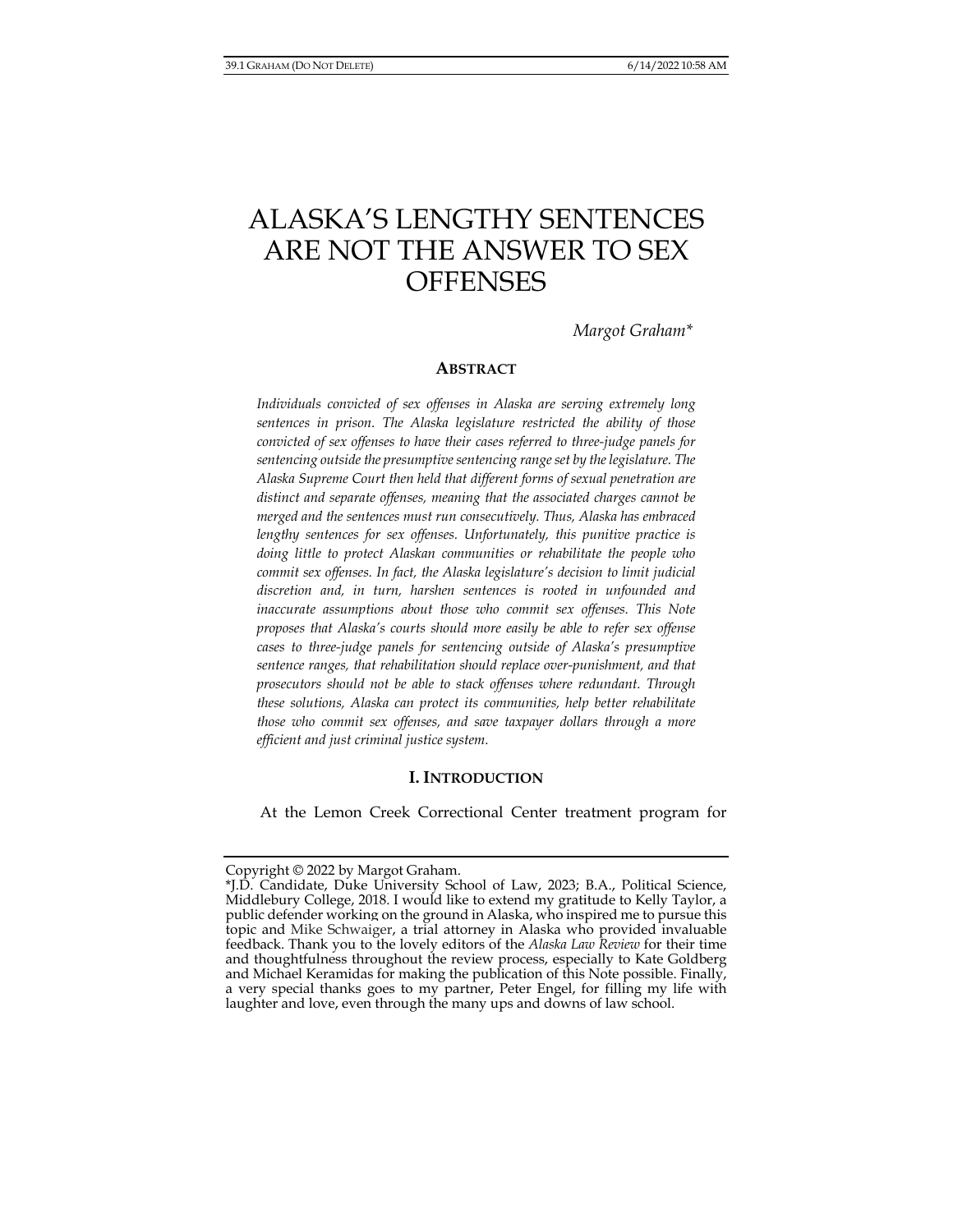people convicted of sex offenses, incarcerated people are given the opportunity to write letters to their victims.1 Although these letters are never sent, one individual in the program explained that the exercise helped him empathize with his victim and consider "how [he] affected that person's life."2 Program participants are also asked to write a narrative of the time leading up to their crime and provide an account of what actually happened.3 The clinical counselor in charge of the program in 2015 explained that this exercise was intended to be self-revealing, putting participants in a position where they must confront what they did without denying or minimizing the harm they caused.<sup>4</sup>

This program is aimed at helping people convicted of sex offenses truly change, for the safety of Alaskan communities is at stake when formerly incarcerated people return home.5 The Lemon Creek Correctional Center treatment program is one of the five in-custody treatment programs in Alaska for people convicted of sex offenses.<sup>6</sup> But this program only has capacity for twenty-four participants, even though over 700 individuals were in prison for sex offenses on average in 2017.7 In fact, to participate in any of the five in-custody treatment programs, individuals must apply and are then placed on a waitlist, which is organized according to their risk level and the amount of time remaining on their sentence.8 Importantly, the existence of these waitlists suggests that people who are convicted of sex offenses want treatment. But it is up to the State of Alaska to provide people convicted of sex offenses with the treatment they need, rather than simply locking them away without treatment for decades.

In 2006, in response to both a perception and a reality of high rates of sexual assault in the state,<sup>9</sup> the Alaska legislature dramatically increased the sentencing ranges for people convicted of sex offenses.10

2. *Id.* 

3. *Id.* 

4. *Id.* 

5. *Id.*

8. *Id.* 

10. S.B. 218, 24th Alaska State Legis., 2d Reg. Sess., 2006 Alaska Sess. Laws

 <sup>1.</sup> Lisa Phu, *Inside a Juneau Prison's Sex Offender Treatment Program*, ALASKA PUB. RADIO (July 9, 2015), https://www.alaskapublic.org/2015/07/09/inside-ajuneau-prisons-sex-offender-treatment-program/.

 <sup>6.</sup> DEP'T OF CORRS., DEP'T OF EDUC. & EARLY DEV. & DEP'T OF LAB. & WORKFORCE DEV., ALASKA REHABILITATION AND REENTRY 8 (Jan. 30, 2020).

 <sup>7.</sup> ALASKA CRIM. JUST. COMM'N, SEX OFFENSES: A REPORT TO THE ALASKA LEGISLATURE 62, 26 (2019), http://www.ajc.state.ak.us/acjc/docs/ar/2019 ACJCSexOffensesReport.pdf.

 <sup>9.</sup> *Sentencing for Sexual Offenses: Hearing on H.B. 353 Before the Alaska H. Judiciary Standing Comm.*, ALASKA H. JUDICIARY STANDING COMM. MINUTES, 24th Leg. (Feb. 8, 2006) [hereinafter *Hearing on H.B. 353*] (statement of Rep. Mark Neuman at 1:59:59 PM).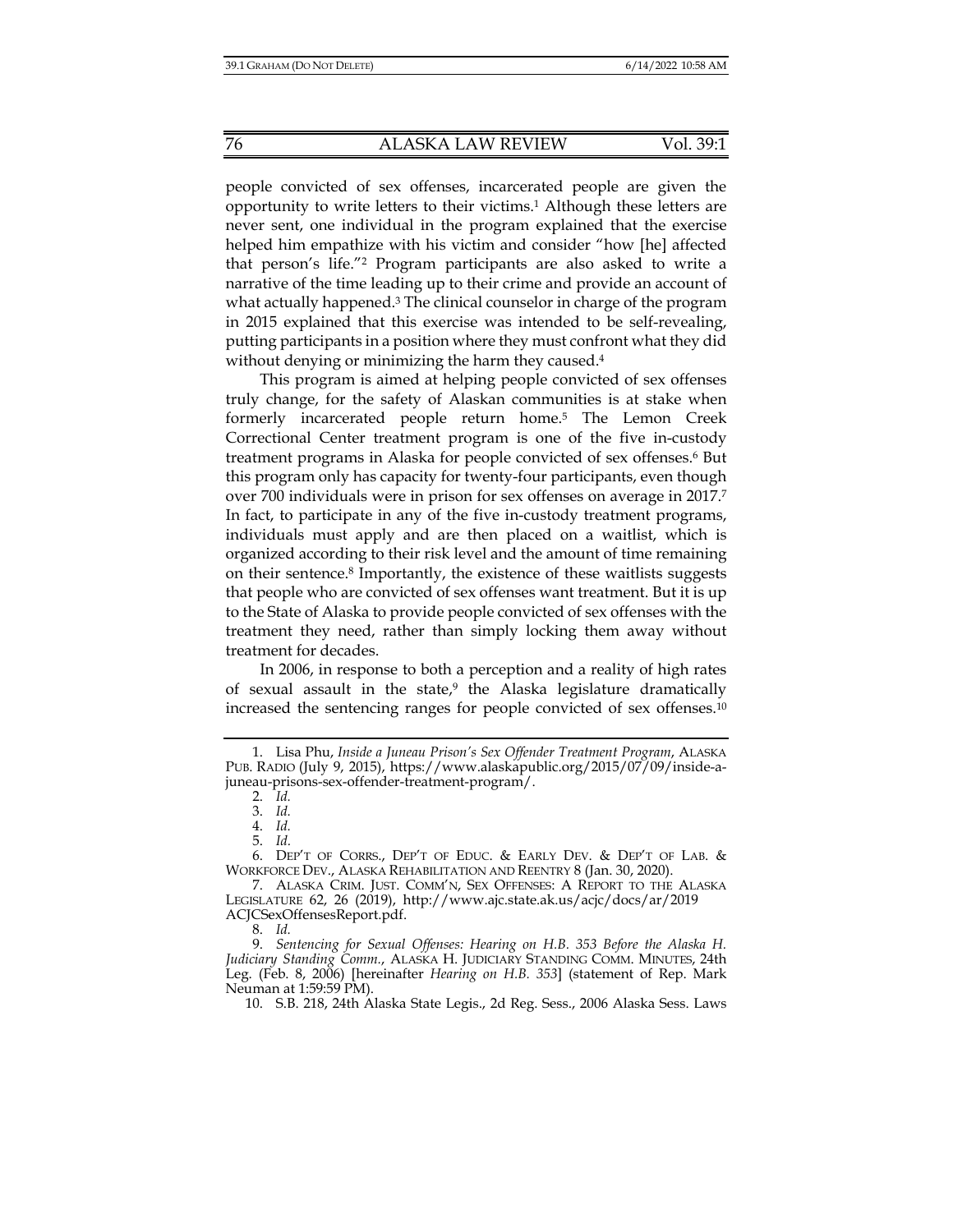Unfortunately, neither these policies nor caselaw has effectively addressed the sexual assault crisis in Alaska. According to a 2019 report, "sexual violence continues to be as serious a problem today as it was when [the 2006 sex offense sentencing reform act] was passed."11 Today, Alaska has the highest number of reported rapes per capita of any state in the country.12 The current policies are not working. Thus, this Note seeks to diagnose the core issues with sentencing for people convicted of sex offenses in Alaska's criminal justice system and offer a new approach.

This Note begins in Part II by describing the background of sex offense sentencing in Alaska. The Alaska legislature has harshened sentences for people convicted of sex offenses twice in the last sixteen years and, as a result, there are now more people convicted of sex offenses serving lengthy sentences in prison.<sup>13</sup> Part III explores the problems with sex offense sentencing in Alaska today, including the legislature's decisions to lengthen presumptive sentencing ranges based on unfounded assumptions that people who commit sex offenses are especially difficult to rehabilitate and bound to re-offend, and to restrict the extent to which judges can sentence outside the established sentencing ranges through Alaska's three-judge panel system.14 Additionally, the Alaska Supreme Court embraced sentence-stacking by holding that separate acts of penetration warrant separate convictions, handing significant power to prosecutors.15 Altogether, this has resulted in people convicted of sex offenses in Alaska serving unnecessarily long sentences for the purported purposes of community safety.16 Next, Part IV proposes

ch. 14; ALASKA JUD. COUNCIL, ALASKA FELONY SENTENCING PATTERNS: 2012–2013, at 17 (2016), http://www.ajc.state.ak.us/publications/docs/research/AKFelon SenPatterns2012-2013(June%202016).pdf.

 <sup>11.</sup> ALASKA CRIM. JUST. COMM'N, *supra* note 7, at 58.

 <sup>12.</sup> *Forcible Rape Rate per 100,000 Inhabitants in the United States in 2020, by State*, STATISTA, https://www.statista.com/statistics/232563/forcible-rape-ratein-the-us-by-state/ [hereinafter *Forcible Rape Rate 2020*] (last visited Jan. 29, 2022).

 <sup>13.</sup> ALASKA JUD. COUNCIL, *supra* note 10, at 10; Barbara Dunham, *Alaska Sex Offense Law: What Has Changed*, 36(1) ALASKA JUST. F. 2, 2–3 (2019), https://www.uaa.alaska.edu/academics/college-of-health/departments/ justice-center/alaska-justice-forum/36/1fall2019/ajf.361c.sex-offenses.cshtml; ALASKA CRIM. JUST. COMM'N, *supra* note 7, at 59.

 <sup>14.</sup> Collins v. State, 287 P.3d 791, 797 (Alaska Ct. App. 2012) (citing ALASKA S. J., 24th Leg., 2d Sess. 2207 (Feb. 16, 2006)), *superseded by statute*, Crimes; Victims; Child Abuse and Neglect, §§ 1, 20, 21, 2013 Alaska Sess. Laws ch. 43, 2–3, 11–12; *Hearing on H.B. 353*, *supra* note 9 (statement of Rep. Mark Neuman at 1:59:59 PM); Letter from Michael C. Geraghty, Att'y Gen., to Sean Parnell, Alaska Governor (Apr. 25, 2013) (on file with Alaska state government) (discussing omnibus bill relating to sex trafficking, other crimes, and criminal procedures).

 <sup>15.</sup> State v. Thompson, 435 P.3d 947, 961 (Alaska 2019); King v. State, 487 P.3d 242, 252–55 (Alaska Ct. App. 2021) (Mannheimer, J., concurring).

 <sup>16.</sup> *See* ALASKA CRIM. JUST. COMM'N, *supra* note 7, at 59 (reporting the disproportionate increase in sentencing for sex offenses).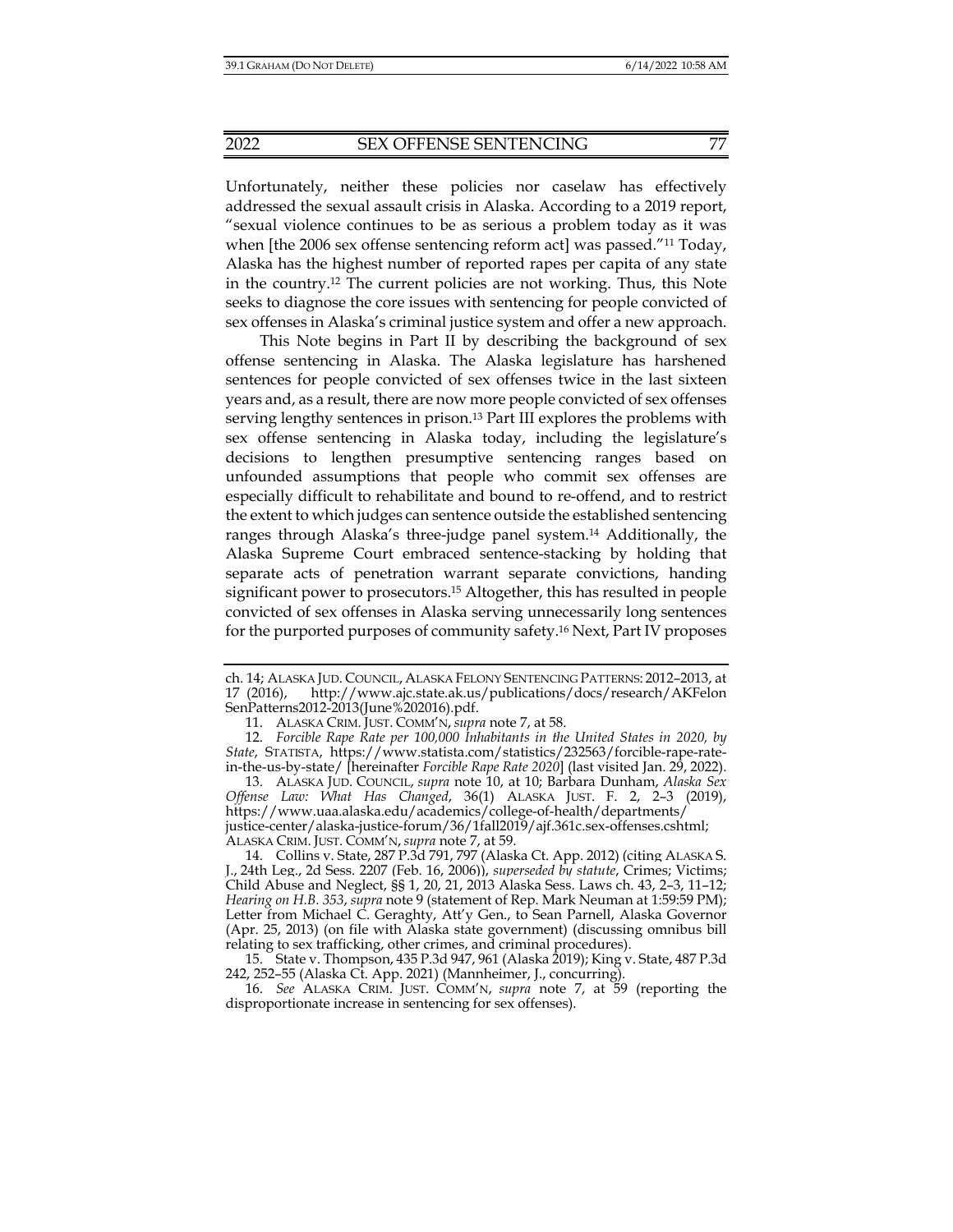solutions to Alaska's current over-punishment of sex offenses. It argues that courts should be more easily able to refer sex offense cases to threejudge panels for sentencing outside of Alaska's presumptive sentence ranges, that rehabilitation should replace over-punishment, and that prosecutors should not be able to stack offenses where redundant. Finally, Part V addresses potential concerns that the public and policymakers may have with these offered solutions by arguing that these solutions would likely better protect Alaskan communities than the status quo.

## **II. BACKGROUND**

#### **A. Harshening of Sex Offense Sentences Over Time**

In Alaska, felonies, including sex offenses, are sentenced under the state's presumptive sentencing scheme.17 This scheme dictates a presumptive range of incarceration for an individual based on "the typical offender who committed the [relevant] typical offense."18 The legislature implemented this scheme to reduce disparities in sentencing while still allowing some judicial discretion in sentencing.19 In 2006, the legislature separated sex felonies from non-sex felonies and imposed longer presumptive sentencing ranges for sex felonies.<sup>20</sup>

Most sentences in sex offense cases are determined during plea agreements because "only about 12 percent of felony sex offense cases [in Alaska] go to trial."21 In plea agreements, the parties can determine a specific sentence or provide a sentence range to the judge, who will determine the defendant's sentence.22 Legislation passed in 2019 requires a prosecutor to confer with the victim in sex offense cases at the plea agreement stage.23 Prosecutors must ask victims if they agree with the proposed plea agreements and formally document the victims' opinions.24 Further contributing to the increase in sentences for sex offenses in Alaska, there is no credit given for time spent on electronic monitoring or time spent in treatment prior to sentencing,<sup>25</sup> revealing the punitive, rather than rehabilitative, purpose of the sentencing scheme.

 <sup>17.</sup> Dunham, *supra* note 13, at 2.

 <sup>18.</sup> ALASKA JUD. COUNCIL, *supra* note 10, at 10.

 <sup>19.</sup> Teresa White Carns, *Alaska Felony Sentencing Patterns: Selected Findings*, 33(2–3) ALASKA JUST. F. 6, 6 (2016).

 <sup>20.</sup> ALASKA JUD. COUNCIL, *supra* note 10, at 10.

 <sup>21.</sup> Dunham, *supra* note 13, at 2–3 (citing ALASKA CRIM. JUST. COMM'N, *supra*  note 7, at 23).

 <sup>22.</sup> *Id.* at 3.

 <sup>23.</sup> *Id.*

 <sup>24.</sup> *Id.*

 <sup>25.</sup> *Id.*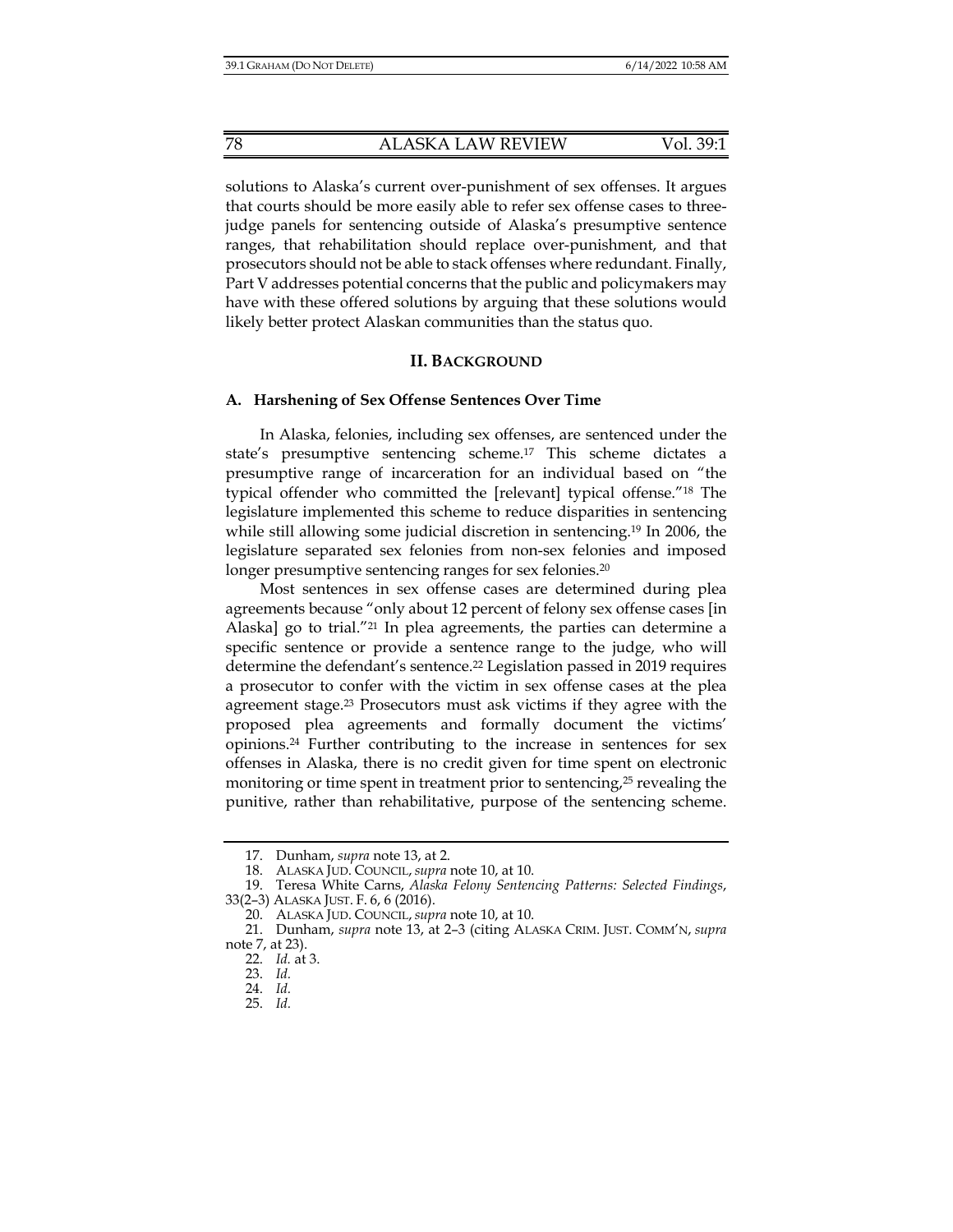Additionally, presumptive sentencing ranges consider a defendant's criminal history, requiring longer sentencing ranges for those with prior criminal convictions.26

The Alaska legislature replaced presumptive sentencing terms with presumptive sentencing ranges for felony offenses in 2005.27 It did this in response to the United States Supreme Court's holding in *Blakely v. Washington*. 28 In that case, the Court held that the Sixth Amendment requires a jury, rather than the sentencing judge, to determine whether a sentence can be increased due to aggravating circumstances.<sup>29</sup> The Alaska Governor at the time supported the legislature's change because the Supreme Court's decision in *Blakely* "created a potential attack on the constitutionality of state law, gave rise to inconsistent trial court rulings and generated numerous appeals."30

After the law was enacted in 2006, presumptive sentence ranges doubled for people charged with sex felonies in Alaska.31 For certain categories of sex felonies, the presumptive range increased even more.32 For example, sexual assault in the first degree increased from a sentence of eight years to a range of twenty to thirty years.33 For people with one prior non-sexual assault felony conviction, sentences for sexual assault in the first degree increased from fifteen years to a range of thirty to forty years.34 In fact, the statute requires that anyone with two prior sex felony convictions receive a ninety-nine year sentence, regardless of whether the person has been convicted of first, second, or third degree sexual assault.35

Even though the same ninety-nine-year sentence is required for offenders with any two prior sex felony convictions, there can be a stark difference between the degrees of those prior convictions. For example, first-degree sexual assault might involve non-consensual sexual *penetration* while sexual assault in the second degree entails nonconsensual sexual *contact*. 36 Third-degree sexual assault, in contrast, is described as sexual contact with a person who lacks mental capacity.<sup>37</sup>

 <sup>26.</sup> *Id.* at 2.

 <sup>27.</sup> Press Release, Office of the Governor, Murkowski Signs Bill Fixing Criminal Sentencing Statutes (Mar. 22, 2005); ALASKA CRIM. JUST. COMM'N, *supra* note 7, at 56.

 <sup>28. 542</sup> U.S. 296 (2004); *see* Press Release, Office of the Governor, *supra* note 27; ALASKA CRIM. JUST. COMM'N, *supra* note 7, at 56.

 <sup>29.</sup> *Blakely*, 542 U.S. at 313–14.

 <sup>30.</sup> Press Release, Office of the Governor, *supra* note 27.

 <sup>31.</sup> ALASKA CRIM. JUST. COMM'N, *supra* note 7, at 56.

 <sup>32.</sup> *Id.*

 <sup>33.</sup> *Id.* at 53, 56.

 <sup>34.</sup> *Id.*

 <sup>35.</sup> *Id.* at 53*.*

 <sup>36.</sup> ALASKA STAT. §§ 11.41.410(a)(1), 11.41.420(a)(1) (2021).

 <sup>37.</sup> *Id.* § 11.41.425(a)(1)(A).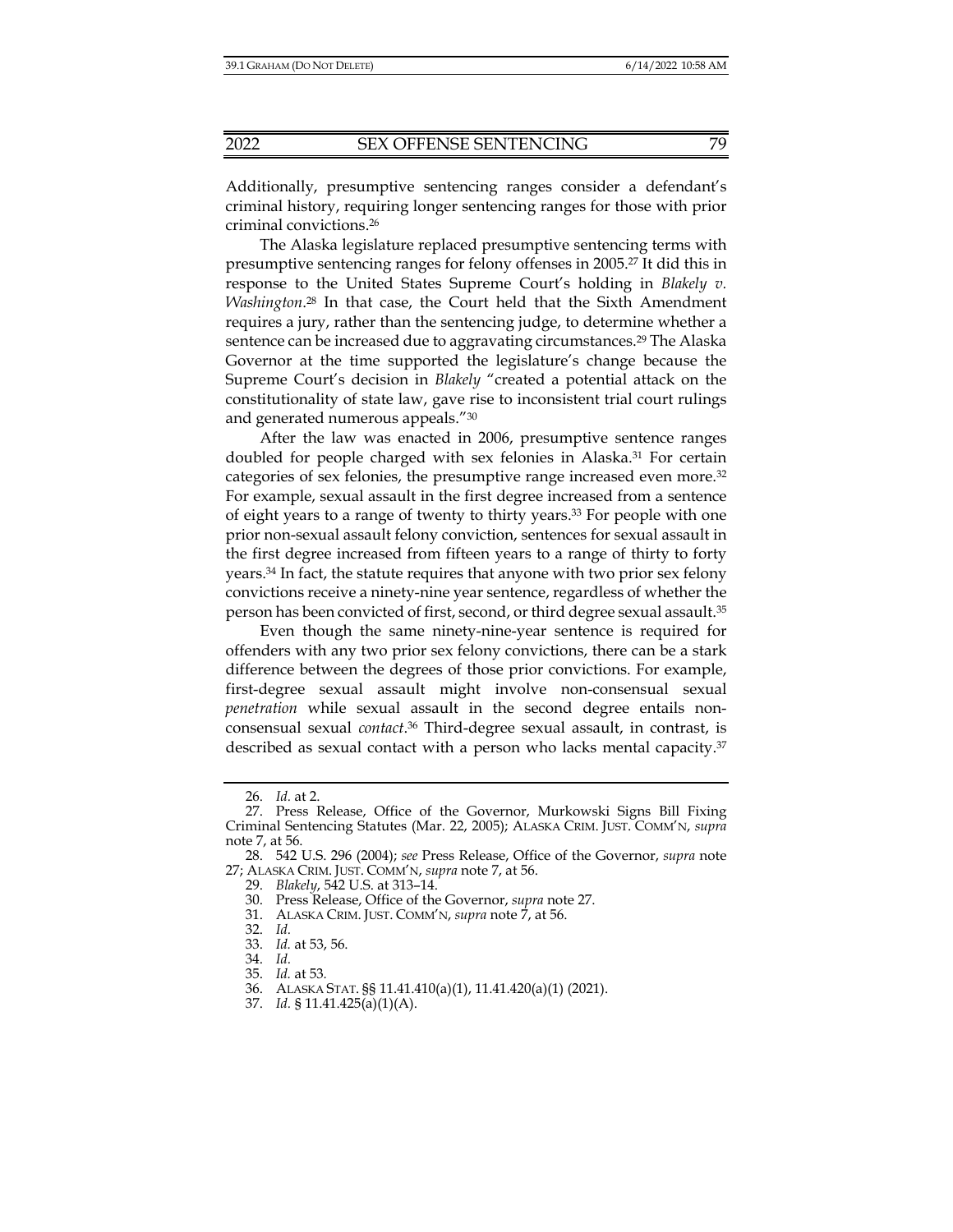Despite these distinctions, the ninety-nine-year sentence—the highest sentence possible in Alaska because the state has neither a life sentence nor the death penalty—applies in each case where the defendant has two prior sex felony convictions.38

Alaska policymakers were explicit about their intent to get tough on sex crimes. Alaska State Representative Mark Neuman, a sponsor of House Bill 353 that increased presumptive sentence ranges for sex offenses, explained that, by doubling presumptive sentences, the legislature could "send[] a clear message of zero tolerance."39 Representative Neuman justified the need to "toughen the laws" by stating that "Alaska has the highest per capita rate of reported rapes, and that rate is nearly 71 percent greater than that of the next highest state."40 Additionally, Representative Neuman highlighted that Alaska had 4,300 registered sex offenders.41 Alaska State Senator Con Bunde, a sponsor of Senate Bill 218, explained that the bill was a response to the high rates of sexual abuse in Alaska and the current law's failure to address the issue.42

In response to two high profile sex abuse cases,<sup>43</sup> the Alaska legislature passed further sentencing reforms in 2019, which included reforms for sex offense sentences.44 For example, the legislature increased the minimum sentence from zero to two years and the maximum sentence from two to twelve years for sexual abuse of a minor in the third degree where there is a six-year age difference between the victim and the defendant.45 Additionally, although low-level felony convictions from over ten years prior typically do not impact a presumptive sentence range, the legislature removed this ten-year limitation for sex offenses.<sup>46</sup> As a result, in sex offense cases, no matter how long ago an individual

40. *Id.*

41. *Id.*

 44. Anchorage Police Dep't, *New Crime Reform Laws Start Today; Here's What You Need to Know*, ANCHORAGE PRESS (July 9, 2019), https://www. anchoragepress.com/bulletin/new-crime-reform-laws-start-today-here-s-whatyou-need-to-know/article\_c4fff704-a27f-11e9-a897-370acfb60012.html.

45. *Id.*

 <sup>38.</sup> THE SENT'G PROJECT, VIRTUAL LIFE SENTENCES 1 (2019), https:// www.sentencingproject.org/publications/virtual-life-sentences/; *State and Federal Info: Alaska,* DEATH PENALTY INFO. CTR., https://deathpenaltyinfo.org /state-and-federal-info/state-by-state/alaska (last visited Dec. 17, 2021).

 <sup>39.</sup> *Hearing on H.B. 353*, *supra* note 9 (statement of Rep. Mark Neuman at 1:59:59 PM).

 <sup>42.</sup> ALASKA CRIM. JUST. COMM'N, *supra* note 7, at 57.

 <sup>43.</sup> Rebecca Palsha, *Lawmakers Hope to Strengthen Sentences for Sex Crimes in Alaska,* ALASKA'S NEWS SOURCE (Feb. 18, 2019, 7:59 PM), https://www. alaskasnewssource.com/content/news/Lawmakers-look-at-strengthening-sexcrime-sentences-506017061.html.

 <sup>46.</sup> Letter from Kevin G. Clarkson, Att'y Gen., to Michael J. Dunleavy, Alaska Governor (June 26, 2019) (on file with Alaska state government).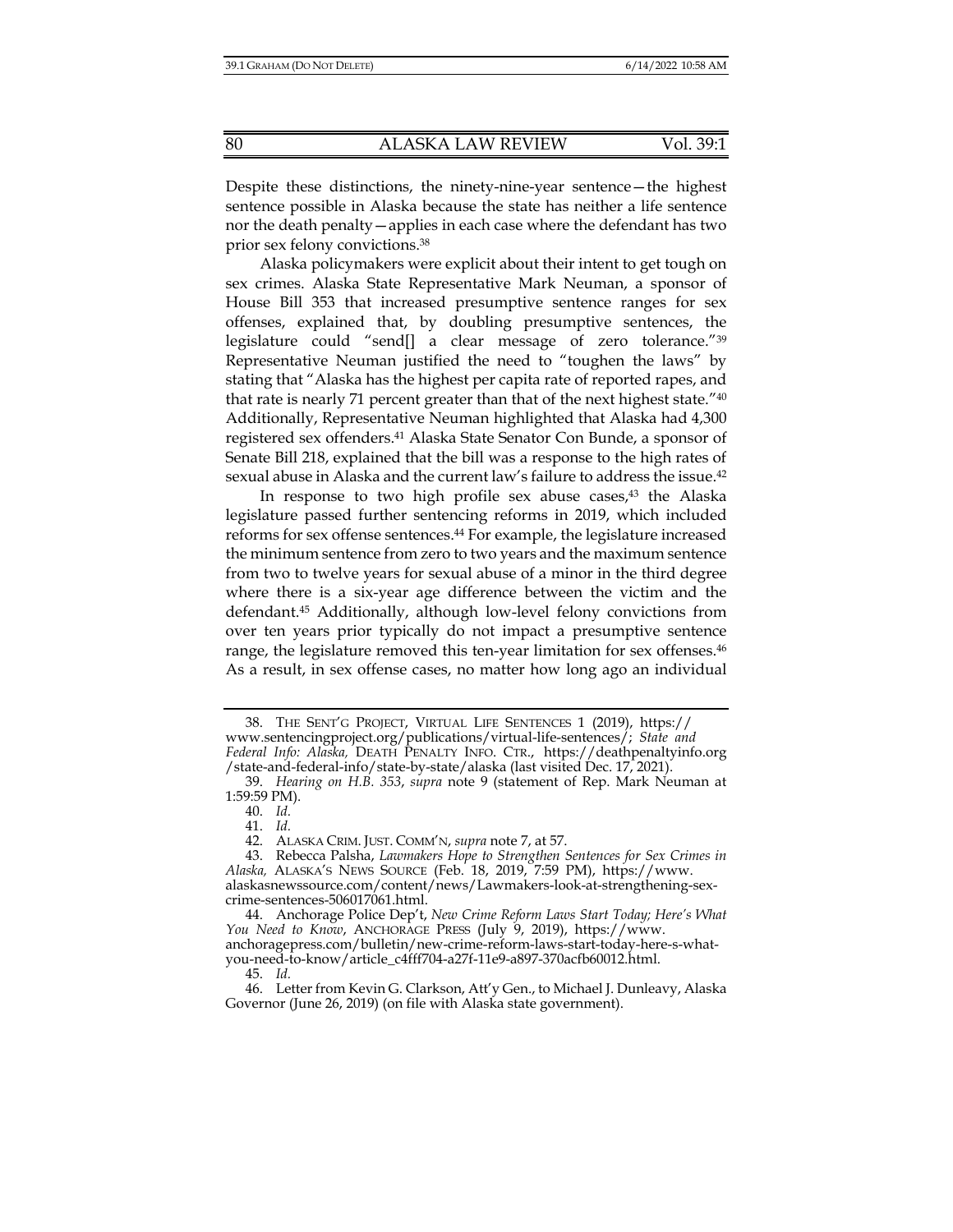committed a low-level felony, the sentencing court will factor this prior low-level conviction into the individual's presumptive sentence range.<sup>47</sup> The Chief of the Anchorage Police Department praised the 2019 sentencing reforms, asserting: "This will help improve law enforcement's ability to keep Alaskans safe in Anchorage, and across the state."48

Given the high rate of sex abuse in the state at the time, $49$  the Alaska legislature's efforts might seem understandable. Unfortunately, these efforts have failed to address the problem. A 2020 study showed that Alaska still has the highest rate of forcible rapes of any state, with 154.8 rapes for every 100,000 inhabitants.<sup>50</sup> Rather than reduce sex abuse rates, the Alaska legislature simply lengthened sentences.

#### **B. Sex Offense Sentences Have Lengthened in Alaska Since 2006**

The number of people incarcerated for sex offenses has increased since the Alaska legislature reformed sentencing for sex offenses. In 2006, there were a total of 501 people incarcerated for sex offenses by the Alaska Department of Corrections.51 But, just eleven years later in 2017, this number increased to a staggering 764.52

Not only were more people convicted of sex offenses, convicted individuals were also serving longer sentences as a result of the 2006 reforms. Between 2005 and 2014, the time people convicted of sex offenses spent in prison rose by eighty-four percent.<sup>53</sup> In contrast, during the same time period, prison time only increased by seventeen percent for people convicted of violent, non-sex offenses.54 This disparity was reflected in sentencing as well. In 2012 and 2013, most people incarcerated for sex offenses received sentences within or above the incarceration time prescribed by Alaska's presumptive sentencing range.55 At the same time, fifty-one percent of people incarcerated for non-sex felonies received sentences under the prescribed presumptive sentence range.<sup>56</sup> Strikingly, unlike other felonies like drug and property crimes, 100% of people

 <sup>47.</sup> *Id.*

 <sup>48.</sup> Anchorage Police Dep't, *supra* note 44.

 <sup>49.</sup> The 2001 rate of rape in Alaska was higher than any other state. ANDRÉ B. ROSAY & ROBERT H. LANGWORTHY, DESCRIPTIVE ANALYSIS OF SEXUAL ASSAULTS IN ANCHORAGE, ALASKA 2 (2003).

 <sup>50.</sup> *Forcible Rape Rate 2020*, *supra* note 12.

<sup>51.</sup> ALASKA DEP'T OF CORR.: DIV. OF ADMIN. SERVS., 2006 OFFENDER PROFILE 53, https://doc.alaska.gov/admin/docs/profile2006final.pdf.

 <sup>52.</sup> ALASKA CRIM. JUST. COMM'N, *supra* note 7, at 26.

 <sup>53.</sup> *Id.* at 59.

 <sup>54.</sup> *Id.*

 <sup>55.</sup> ALASKA JUD. COUNCIL, *supra* note 10, at 58.

 <sup>56.</sup> *Id.* at 3.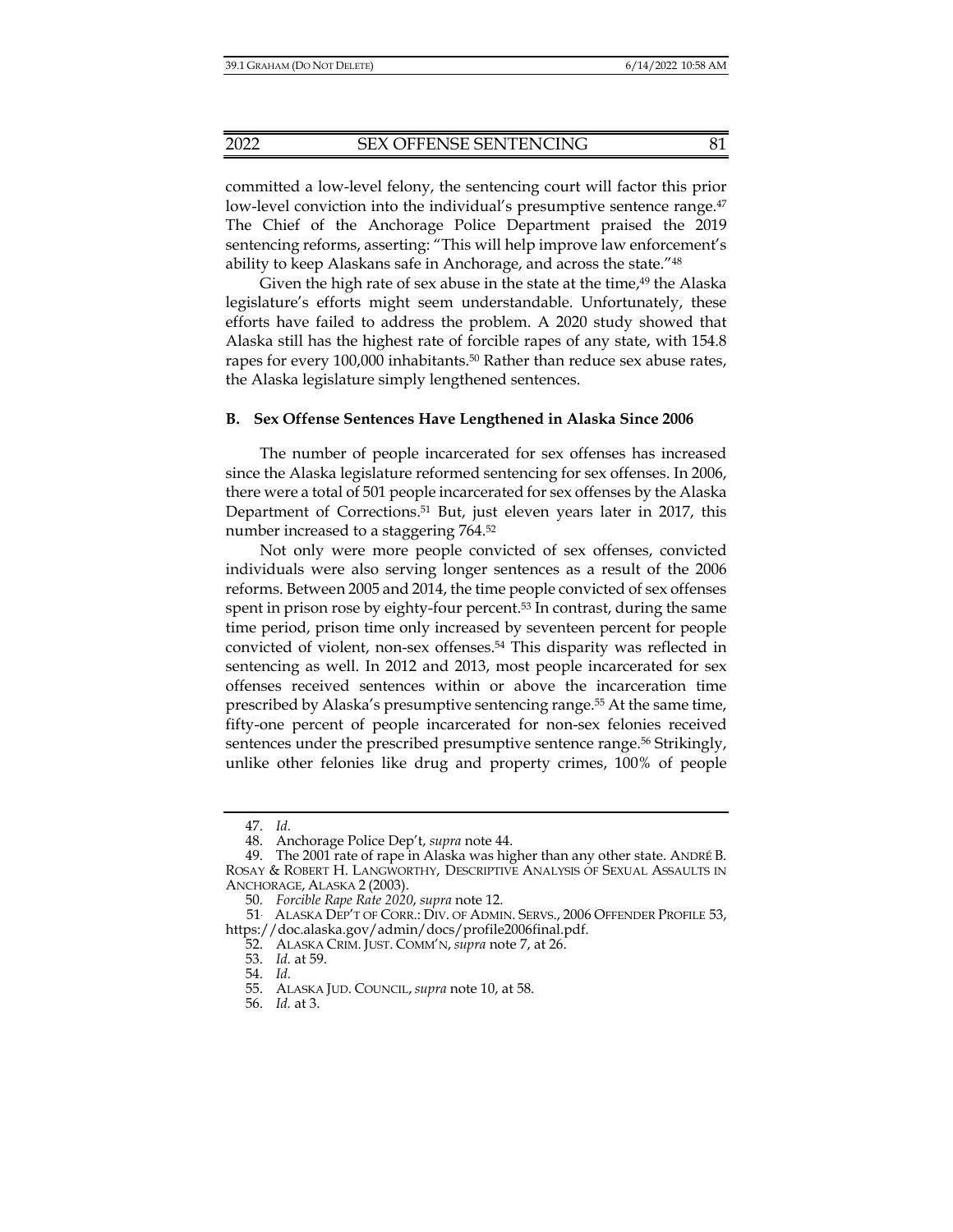sentenced for sex felonies in that timeframe served time in prison.<sup>57</sup>

Alaska's harsh sex offense sentencing aligns with sex offense sentences imposed by other states, because states tend to impose longer sentences for people convicted of sex offenses. Nationally, people sentenced for sex offenses in 2018 served sixty-two percent of their total sentences on average, the highest percentage of time-served among all types of crimes.58 The Bureau of Justice found that the average sex offense sentence across forty-four states was 12.2 years in 2016.<sup>59</sup>

There is no reason to think that Alaska's increase in sex offense sentence lengths correlates with some national condition other than Alaska's change in policy. Unlike Alaska, the national average for punishment of sex offenses has not seen such a sharp increase in the last ten years. Similar to the 2016 average sentence of 12.2 years, the average sentence for rape across all states in 2009 was 13.17 years.<sup>60</sup> Federal sentences for sex offenses are slightly longer than state sentences but have not seen a significant increase in recent years.61 In 2018, people convicted of rape were sentenced to  $14.84$  years in federal prison.<sup>62</sup> Although the federal system does not rely on presumptive sentencing ranges, Congress has instituted mandatory minimums for many sex offenses, especially those involving minors.63

# **III. PROBLEMS WITH ALASKA'S SENTENCING OF PEOPLE CONVICTED OF SEX OFFENSES**

In Alaska today, sex offense sentences are dictated by presumptive sentencing ranges and sometimes, like in the case of sexual abuse of a minor in the first degree, mandatory consecutive sentences.<sup>64</sup> Due to the legislative assumptions that it is particularly difficult or potentially

 <sup>57.</sup> *Id.* at 50.

 <sup>58.</sup> ALASKA CRIM. JUST. COMM'N, *supra* note 7, at 26.; DANIELLE KAEBLE, TIME SERVED IN STATE PRISON, 2016, at 1, 4 (2018), https://bjs.ojp.gov/content/ pub/pdf/tssp16.pdf.

 <sup>59.</sup> ALASKA CRIM. JUST. COMM'N, *supra* note 7, at 26 (citing KAEBLE, *supra* note 58, at 4). Alaska was not one of the forty-four states included in the analysis. *See*  KAEBLE, *supra* note 58, at 2.

 <sup>60.</sup> Thomas P. Bonczar et al., *National Corrections Reporting Program: Sentence Length of State Prisoners, by Offense, Admission Type, Sex, and Race*, BUREAU OF JUST. STAT., https://bjs.ojp.gov/library/publications/national-corrections-reportingprogram-sentence-length-state-prisoners-offense (last visited Dec. 14, 2021).

 <sup>61.</sup> U.S. SENT'G COMM'N, MANDATORY MINIMUM PENALTIES FOR SEX OFFENSES IN THE FEDERAL CRIMINAL JUSTICE SYSTEM 30 (2019).

 <sup>62.</sup> U.S. SENT'G COMM'N, QUICK FACTS: SEXUAL ABUSE OFFENDERS 1 (2018), https://www.ussc.gov/sites/default/files/pdf/research-and-publications /quick-facts/Sexual\_Abuse\_FY18.pdf.

 <sup>63.</sup> U.S. SENT'G COMM'N, *supra* note 61, at 8.

 <sup>64.</sup> ALASKA STAT. § 12.55.127(c)(2)(E) (2021).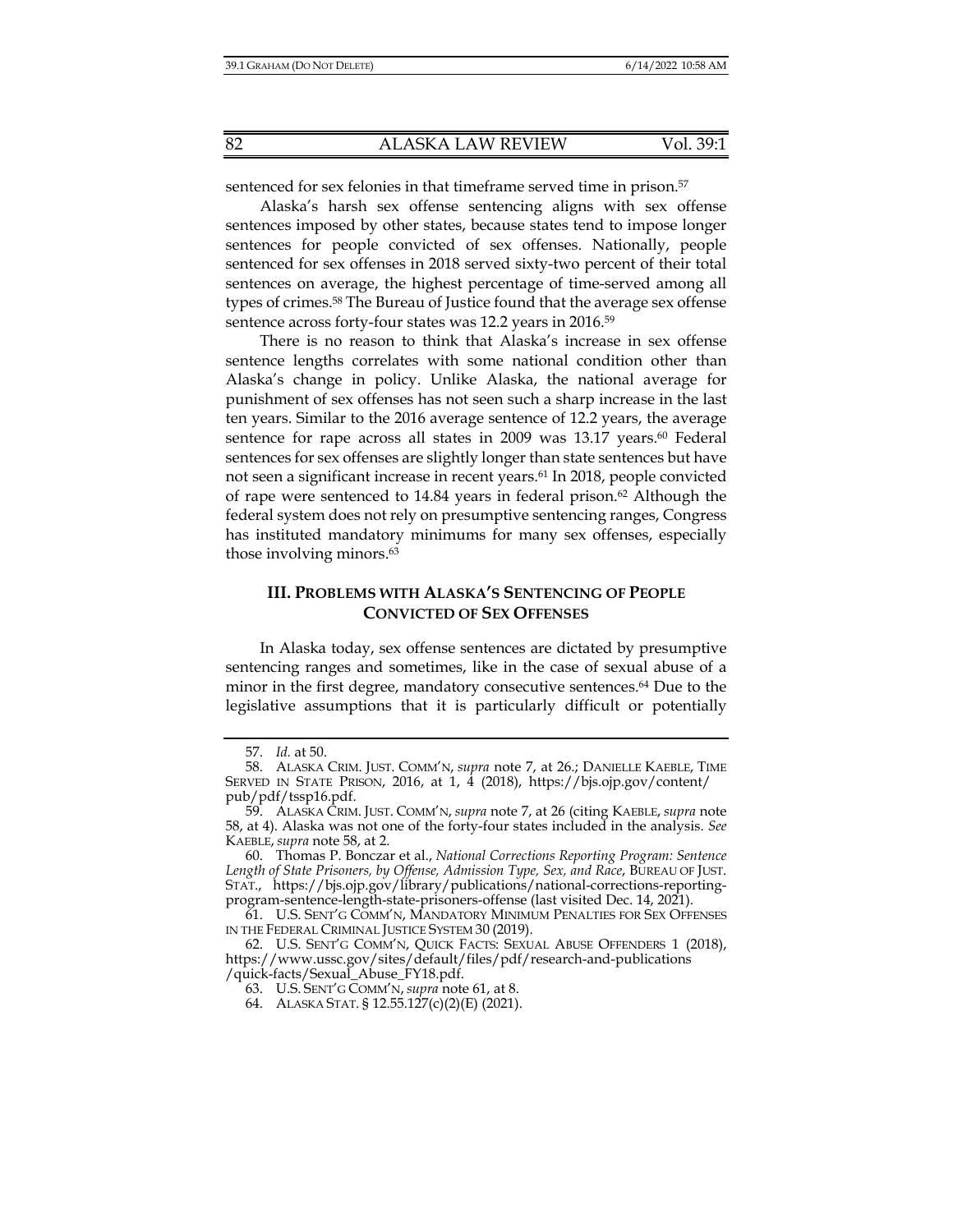impossible to rehabilitate people who have committed sex offenses and they are likely to re-offend, the legislators determined that people convicted of sex offenses are better served spending time in prison rather than getting treated and returning to their communities, resulting in lengthy presumptive sentencing ranges for sex offenses.<sup>65</sup> Moreover, mandatory consecutive sentences only further lengthen sentences. However, the legislators' assumption does not seem to align with reality. Only 1.9% of people convicted of sex offences who were released in 2008 returned to prison for a new sex offence within three years of their release.<sup>66</sup>

Alaska has seen a dramatic increase in sentence lengths for sex offenders in recent years.67 This is not simply due to the legislature's decision to increase the presumptive sentencing ranges for sex offenses in 2006.68 There are two other problems with Alaska's sentencing of sex offenses that have led to a sharp increase in sentence lengths. First, in response to an Alaska court's decision in *Collins v. State*, 69 the Alaska legislature passed legislation restricting courts' ability to refer defendants in sex offense cases to three-judge panels for re-sentencing outside of the presumptive sentencing range.70 Second, an Alaska court's decision in *State v. Thompson* defined separate acts of penetration as distinct offenses and, in turn, handed prosecutors the powerful tool to stack sex offense sentences.71 This Part explores these problems with the law surrounding sex offense sentencing in Alaska as it stands today.

# **A. Presumptive Sentencing Ranges for Sex Offenses Are Lengthy Today**

Alaska courts are required to sentence sex offense crimes within the presumptive sentencing range as established by the legislature in 2006

 <sup>65.</sup> ALASKA CRIM. JUST. COMM'N, *supra* note 7, at 57.

 <sup>66.</sup> *Id.* at 48.

 <sup>67.</sup> ALASKA CRIM. JUST. COMM'N, *supra* note 7, at 59.

 <sup>68.</sup> *See* Crimes; Victims; Child Abuse and Neglect, 2013 Alaska Sess. Laws ch. 43, § 1 (stating that the 2006 sex offenses sentencing reforms were not intended to permit access to a three-judge panel for re-sentencing in the manner suggested by the majority in *Collins v. State*); State v. Thompson, 435 P.3d 947, 961 (Alaska 2019) (holding that separate acts of penetration are distinct offenses and must receive separate sentences that cannot merge).

 <sup>69. 287</sup> P.3d 791 (Alaska Ct. App. 2012), *superseded by statute*, Crimes; Victims; Child Abuse and Neglect, §§ 1, 22, 23, 2013 Alaska Sess. Laws ch. 43, 2–3, 11–12.

 <sup>70.</sup> Crimes; Victims; Child Abuse and Neglect, 2013 Alaska Sess. Laws ch. 43, §§ 1, 20, 21.

 <sup>71.</sup> *King*, 487 P.3d at 247 (citing State v. Thompson, 435 P.3d 947, 961 (Alaska 2019)).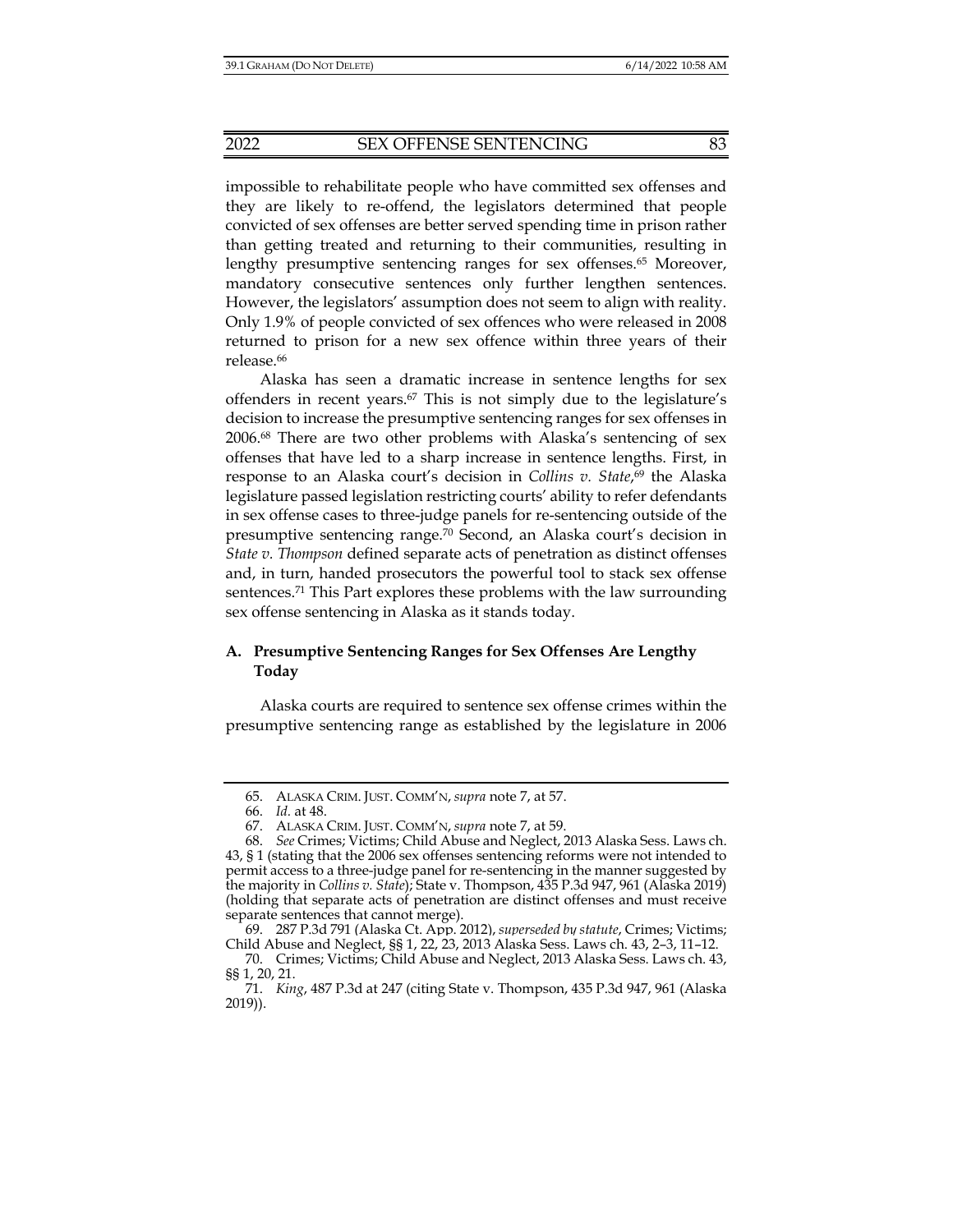and later amended in 2019.72 The presumptive sentencing range for sexual offenses depends on the victim's age, the use of a weapon, and whether the individual sentenced has a history of criminal convictions.73 The presumptive sentencing ranges for statutory rape, which is the offense of illegal penetration involving a minor where consent is immaterial, are demonstrative.74

Taking into account the previously described factors, the presumptive sentencing range for sexual abuse of a minor in the second degree spans from five to ninety-nine years.75 To put this into perspective, the federal sentencing scheme mandates a thirty-year minimum sentence for aggravated sexual abuse involving children.76 Federal sentences for sexual abuse of a minor in the third degree are capped at five years and sentences for sexual abuse of a minor in the fourth degree are capped at one year.77

The 2006 Alaska legislature established harsh sentences for sex offenses based on the assumption that people who commit sex offenses are repeat offenders and therefore very difficult, if not impossible, to rehabilitate.78 State senators discussed the underreporting of sex offenses during legislative hearings.79 They conjectured that people convicted of sex offenses have likely already victimized many other people before they are caught, suggesting that a hefty punishment is justified.<sup>80</sup>

Alaska legislators also relied on testimony from the Alaska Department of Law (DOL) and the Alaska Department of Corrections (DOC).81 A representative for the DOL expressed the DOL's support for

 78. Collins v. State, 287 P.3d 791, 797 (Alaska Ct. App. 2012) (citing ALASKA S. J., 24th Leg., 2d Sess. 2207 (Feb. 16, 2006)), *superseded by statute*, Crimes; Victims; Child Abuse and Neglect, §§ 1, 22, 23, 2013 Alaska Sess. Laws ch. 43, 2–3, 11–12; *Hearing on H.B. 353*, *supra* note 9 (statement of Rep. Mark Neuman at 1:59:59 PM).

79. ALASKA CRIM. JUST. COMM'N, *supra* note 7, at 57.

80. *Id.*

 <sup>72.</sup> ALASKA CRIM. JUST. COMM'N, *supra* note 7, at 56; Anchorage Police Dep't, *supra* note 44.

 <sup>73.</sup> RAPE, ABUSE & INCEST NAT'L NETWORK, SEX CRIMES: DEFINITIONS AND PENALTIES: ALASKA 10 (2020), https://apps.rainn.org/policy/policy-crimedefinitions-export.cfm?state=Alaska&group=3.

 <sup>74.</sup> *See id.* (listing prison sentences depending on felony class).

 <sup>75.</sup> *Id.* Sexual abuse of a minor in the second degree includes when "[t]he offender is 18 years old or older and engages in sexual contact with a victim under 18 years old, and the offender is the victim's natural parent, stepparent, adopted parent, or legal guardian." *Id.* at 9.

 <sup>76.</sup> U.S. SENT'G COMM'N, *supra* note 61, at 9.

 <sup>77.</sup> RAPE, ABUSE & INCEST NAT'L NETWORK, *supra* note 73, at 10.

 <sup>81.</sup> *Hearing on H.B. 353*, *supra* note 9 (statement of Susan A. Parkes, Deputy Attorney General, Criminal Division, Office of the Attorney General, Department of Law, at 2:29:32 PM and statement of Portia Parker, Deputy Commissioner, Office of the Commissioner—Juneau, Department of Corrections, at 2:39:39 PM).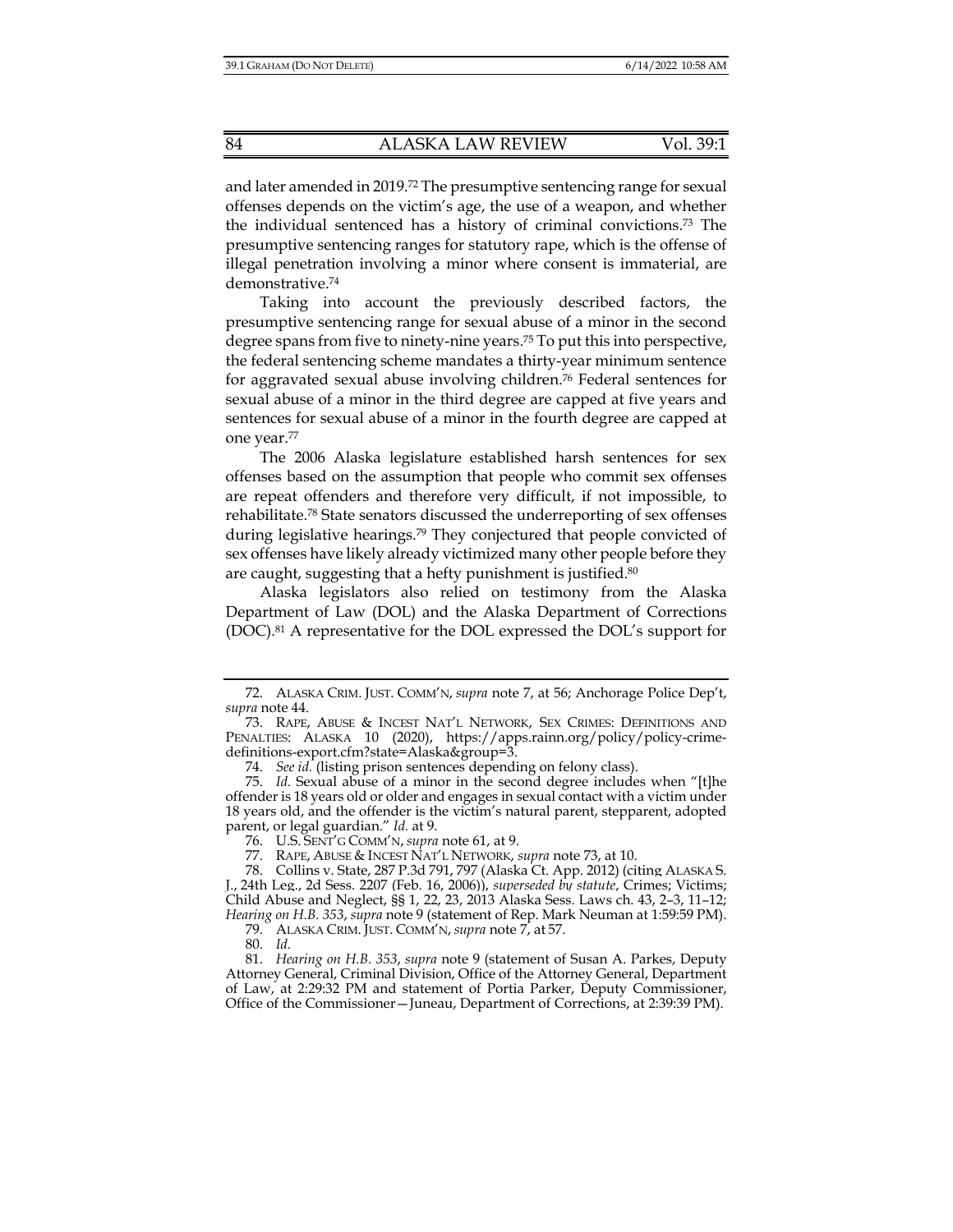the legislation by simply stating that "rehabilitation [for people convicted of sex offenses] doesn't work."82 Similarly, a DOC representative stated that the DOC endorsed the legislation, describing post-release treatment of people incarcerated due to sex offenses as "very, very difficult to do."83

Notably, despite the breadth of acts encompassed by the term "sex offense," the legislature seemed to apply its assumptions to people convicted of *any* sex offense.<sup>84</sup> With these assumptions about people who commit sex offenses in mind, the legislature implemented the sentencing reforms that drastically increased the presumptive sentencing ranges for sex offenses.85 These lengthy presumptive sentencing ranges remain the law in Alaska today.86

## **B. The Legislature Constrained Judicial Discretion Around Sex Offense Sentencing**

In response to an Alaska Court of Appeals decision holding that a court could sentence outside the presumptive range if a defendant did not meet the legislature's assumptions about people convicted of sex offenses, the legislature restricted the courts' ability to make such discretionary decisions. In that case, *Collins v. State*, the court held that the legislature based the 2006 sex offense sentencing reforms on the belief that people convicted of sex offenses are "*atypically* dangerous" defendants with an "*atypically poor* prospect for rehabilitation."87 In establishing the new presumptive sentencing ranges for sex offenses, the legislature assumed that people who commit sex offenses have likely done so before and are "particularly resistant to rehabilitative efforts."88 On this basis, the legislature justified increasing the presumptive sentencing ranges for sex offenses.89

In *Collins*, the court also asked the parties and amicus curiae to

86. RAPE, ABUSE & INCEST NAT'L NETWORK, *supra* note 73, at 1.

 <sup>82.</sup> *Id.* (statement of Susan A. Parkes, Deputy Attorney General, Criminal Division, Office of the Attorney General, Department of Law, at 2:29:32 PM).

 <sup>83.</sup> *Id.* (statement of Portia Parker, Deputy Commissioner, Office of the Commissioner—Juneau, Department of Corrections, at 2:39:39 PM).

 <sup>84.</sup> *See id.* (neither the legislators nor the DOL and DOC representatives distinguished between different types of sex offenses when discussing the traits and tendencies of people convicted of sex offenses).

 <sup>85.</sup> *See* ALASKA JUD. COUNCIL, *supra* note 10, at 17 (stating that in some cases the presumptive sentencing range lengths more than doubled).

 <sup>87. 287</sup> P.3d 791, 797 (Alaska Ct. App. 2012), *superseded by statute*, Crimes; Victims; Child Abuse and Neglect, §§ 1, 22, 23, 2013 Alaska Sess. Laws ch. 43, 2– 3, 11–12.

 <sup>88.</sup> *Id.* (citing ALASKA S. J., 24th Leg., 2d Sess. 2207 (Feb. 16, 2006)).

 <sup>89.</sup> *Id.*; *Hearing on H.B. 353*, *supra* note 9 (statement of Rep. Mark Neuman at 1:59:59 PM).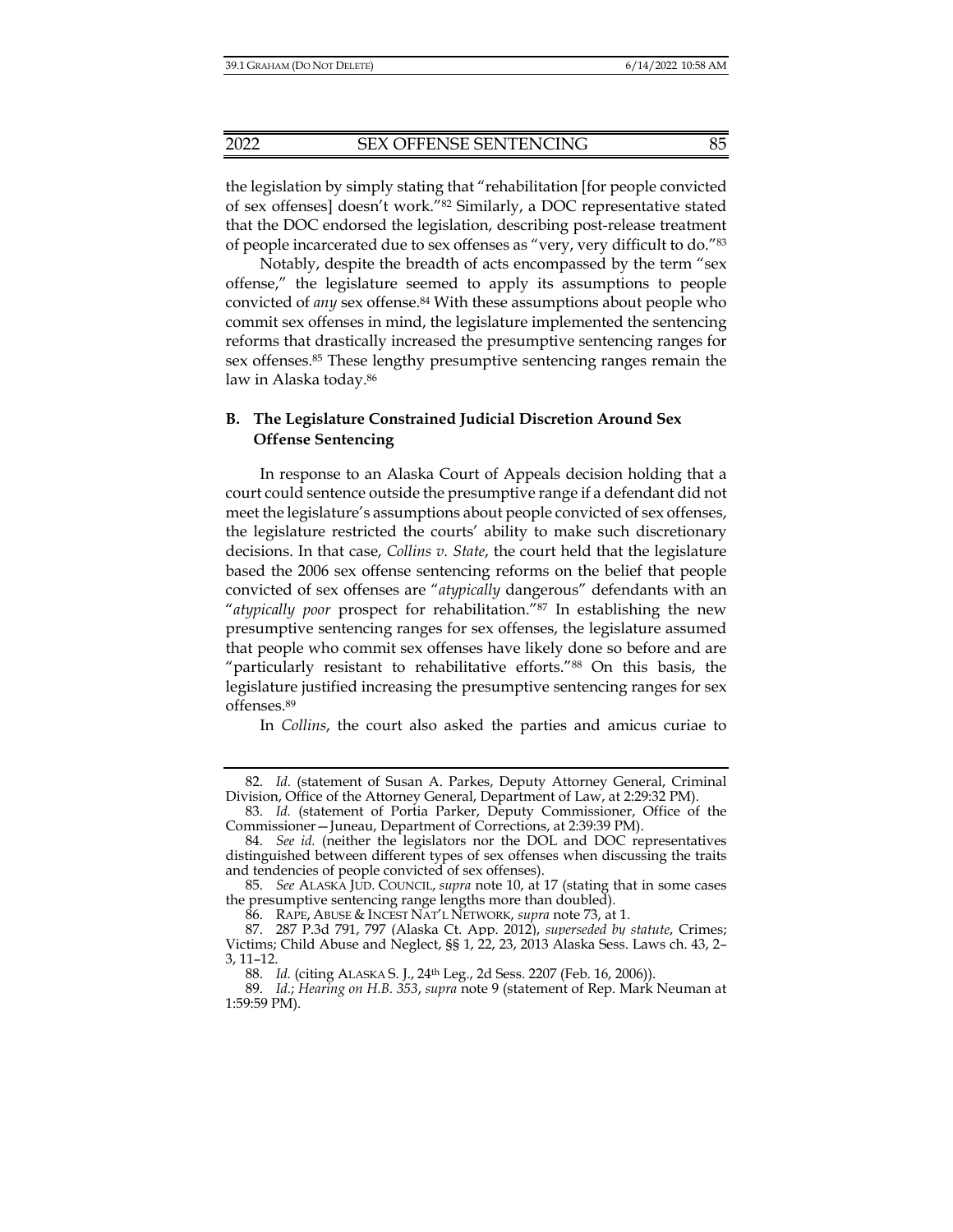provide supplemental briefing on the issue of "whether sentencing judges should take account of these legislative assumptions in deciding whether referral to the three-judge panel is warranted in a particular sex offense prosecution."90 After reviewing the submissions, the court held that there are some instances in which referral to a three-judge panel is appropriate.<sup>91</sup> In particular, the court explained that if defendants can show that the legislative assumptions do not apply to them—for example, "young defendants with no significant criminal record"—they should receive referrals to three-judge panels.<sup>92</sup> Defendants simply need to either prove that they lack a "history of unprosecuted offense[s]" *or* that they have a normal chance of rehabilitation.<sup>93</sup> The court reasoned that the legislature based the presumptive sentencing ranges on an assumption that neither of those things are true for defendants in sex offense cases.<sup>94</sup> Thus, if defendants can prove otherwise, they should have the opportunity for a three-judge panel to consider whether imposing a sentence within the presumptive sentencing range would be "manifestly unjust."95

For example, the defendant in *Collins* committed a sex offense at the age of twenty.96 The defendant did not commit any offenses as a juvenile, $97$  but in adulthood the defendant had committed relatively minor crimes: fourth-degree theft and providing false information to police officers.98 He paid a fifty-dollar fine and served ninety days in prison for the two crimes.99 When presented with a first-degree sexual assault conviction in this case, the defendant received a twenty-five year sentence with five years suspended.<sup>100</sup> This was his first serious crime, yet the defendant would enter prison at age twenty and would not be a free man until age forty, losing all of his early adulthood to prison time.

After finding that Collins did not fit the profile of a sex-offense defendant as understood by the legislature, the court held that the case should be remanded and referred to a three-judge panel for potential resentencing outside the presumptive range.<sup>101</sup> While still acknowledging

 <sup>90.</sup> *Collins*, 287 P.3d at 795, *superseded by statute*, Crimes; Victims; Child Abuse and Neglect, §§ 1, 22, 23, 2013 Alaska Sess. Laws ch. 43, 2–3, 11–12.

 <sup>91.</sup> *Id.* at 796 (citing ALASKA S. J., 24th Leg., 2d Sess. 2212 (Feb. 16, 2006)).

 <sup>92.</sup> *Id.*

 <sup>93.</sup> *Id.* at 797.

 <sup>94.</sup> *Id.* (citing ALASKA S. J., 24th Leg., 2d Sess. 2207 (Feb. 16, 2006)).

 <sup>95.</sup> *Id*.

 <sup>96.</sup> *Id.* at 794.

 <sup>97.</sup> *Id.*

 <sup>98.</sup> *Id.*

 <sup>99.</sup> *Id.*

 <sup>100.</sup> *Id.* at 792. 101. *Id.* at 797.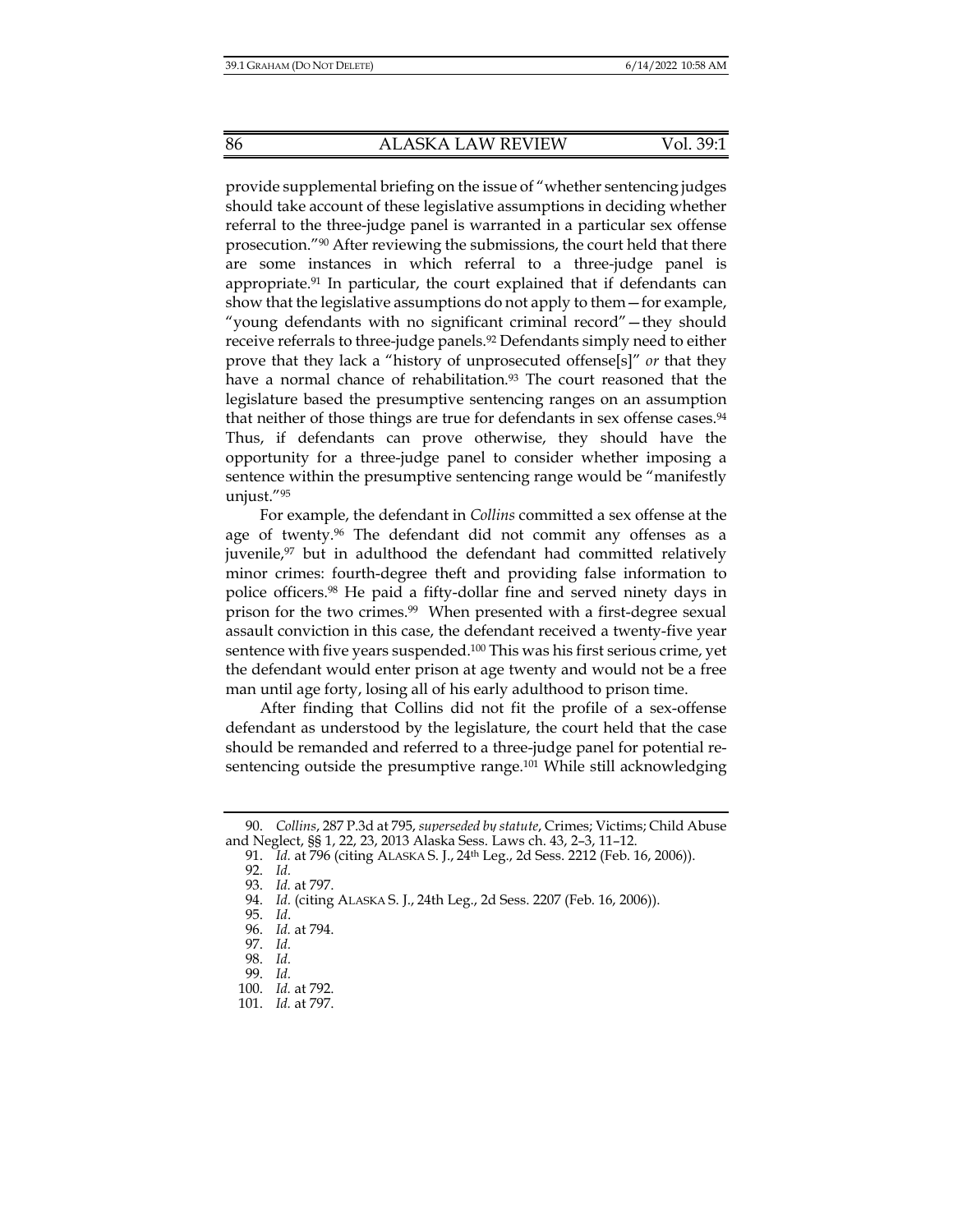the seriousness of a first-degree assault conviction, the court found that "young defendants with no significant criminal record," like Collins, should have an opportunity to argue for a sentence outside the presumptive sentencing range in front of a three-judge panel.102

The Alaska legislature, however, disagreed with the *Collins* court's interpretation of sex offense sentencing legislation and passed a bill explicitly overturning the *Collins* court's decision.103 The legislature declared that it never intended to "create new or additional means for a defendant convicted of a sexual felony . . . to obtain referral to a threejudge panel."104 Instead, it acknowledged that the factors identified by the *Collins* court, the defendant's history and likelihood of rehabilitation, were relevant but not sufficient for obtaining referral to a three-judge panel.105 Thus, the three-judge panel statute now dictates that a person sentenced for a sex offense cannot obtain a three-judge panel referral "based solely on the claim that the defendant, either singly or in combination has (1) prospects for rehabilitation that are less than extraordinary; or (2) a history free of unprosecuted, undocumented, or undetected sexual offenses."106 Put simply, a court needs to find additional factors, beyond what the court found in *Collins*, in order to justify a three-judge panel referral.107 In turn, the legislature hamstringed courts from helping defendants with the potential to rehabilitate.

At the time of the bill's passage, the executive branch sided with the legislative branch. The Alaska Attorney General released a statement declaring that "*Collins* used a mistaken interpretation of legislative intent regarding standards for referring sex offenders to a three-judge sentencing panel."108 The enacted law limited courts' ability to treat individual defendants differently.

Yet, as demonstrated in *Collins*, there are certainly some circumstances where the defendants, particularly if they are young and had not previously committed many crimes, may be capable of rehabilitation and unlikely to reoffend. In these situations, the courts should be able stray from the presumptive sentencing range in order to promote fairness.

 <sup>102.</sup> *Id.* at 796–97.

 <sup>103.</sup> Crimes; Victims; Child Abuse and Neglect, 2013 Alaska Sess. Laws ch. 43, §§ 1, 20, 21.

 <sup>104.</sup> *Id.*

 <sup>105.</sup> ALASKA STAT. §12.55.175(f) (2021).

 <sup>106.</sup> *Id.* 

 <sup>107.</sup> *Id.* 

 <sup>108.</sup> Re: HCS CSSB 22(FIN)—omnibus bill relating to sex trafficking, other crimes, and criminal procedures, Op. Alaska Att'y Gen. (2013).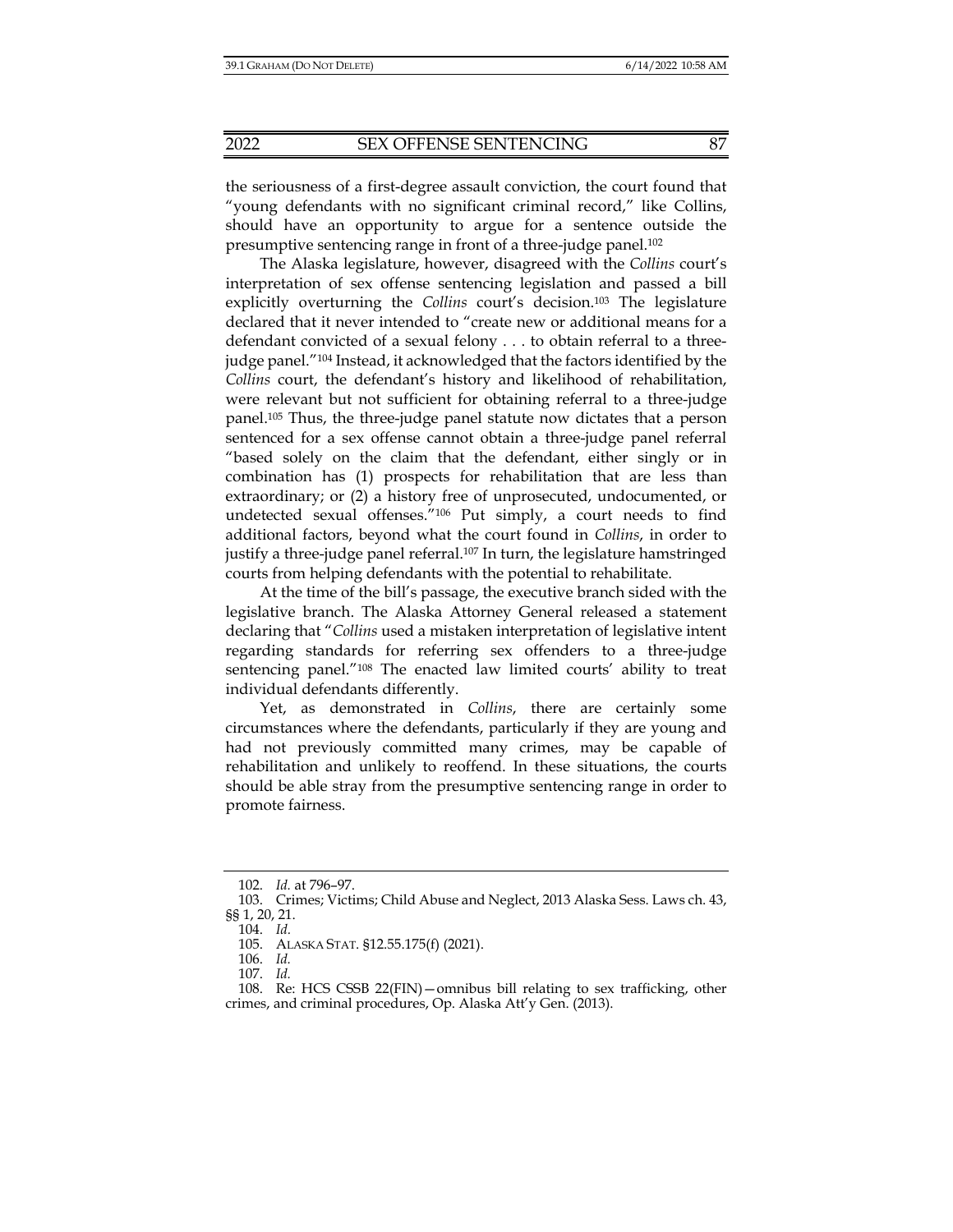#### **C. Prosecutors' Power to Stack Offenses Threatens Due Process**

Moreover, prosecutors and judges can stack sex offense sentences, allowing them to impose several sentences that run consecutively.<sup>109</sup> In *State v. Thompson*, Thompson, a man in his forties, sexually abused a girl, J.C., over the course of three years.110 During that time, the sexual abuse involved different types of penetration.111 The Supreme Court of Alaska ultimately held that each type of penetration could constitute a distinct conviction,112 a holding that would dramatically increase the overall length of Thompson's sentence.

A jury convicted Thompson of thirteen counts of first-degree sexual abuse and four counts of second-degree sexual abuse.113 The trial court treated the different types of penetration, even when they occurred in the same "sexual episode," as separate convictions, which carried distinct sentences.114 The court of appeals reversed, finding that many of the separate convictions needed to merge and remanding the case to the superior court for re-sentencing.<sup>115</sup>

On appeal, the Supreme Court of Alaska reversed and found that the separate penetration convictions need not merge.116 The court held that "a separate and distinct act of penetration occurs each time the penetrated orifice or the penetrating object or body part changes."117 Thus, because they can decide which charges to bring, prosecutors may stack the charges to impose lengthy sentences on those convicted of sex offenses.118 And Alaska law mandates "consecutive sentencing for each individual conviction."119 Taken together, this is particularly impactful in instances where the sexual abuse is ongoing, like in *Thompson*, and has therefore likely involved different types of penetration.<sup>120</sup>

Prosecutors gained significant power over sex offense sentencing when the Alaska Supreme Court held that each act of penetration should count as an individual sex offense and that the correlating sentences,

110. *Thompson*, 435 P.3d at 950–51.

117. *Id.*

119. *Id.*

 <sup>109.</sup> King v. State, 487 P.3d 242, 253 (Alaska Ct. App. 2021) (Mannheimer, J., concurring) (citing State v. Thompson, 435 P.3d 947, 961 (Alaska 2019)).

 <sup>111.</sup> *Id.*

 <sup>112.</sup> *Id.* at 950.

 <sup>113.</sup> *Id.* at 952.

 <sup>114.</sup> Thompson v. State, 378 P.3d 707, 716–17 (Alaska Ct. App. 2016) (*aff'd in part*, *rev'd in part*, *remanded* 435 P.3d 947 (2019)).

 <sup>115.</sup> *Id.* at 718.

 <sup>116.</sup> *Thompson*, 435 P.3d at 961.

 <sup>118.</sup> King v. State, 487 P.3d 242, 253 (Alaska Ct. App. 2021) (Mannheimer, J., concurring).

 <sup>120.</sup> *See Thompson*, 435 P.3d at 951.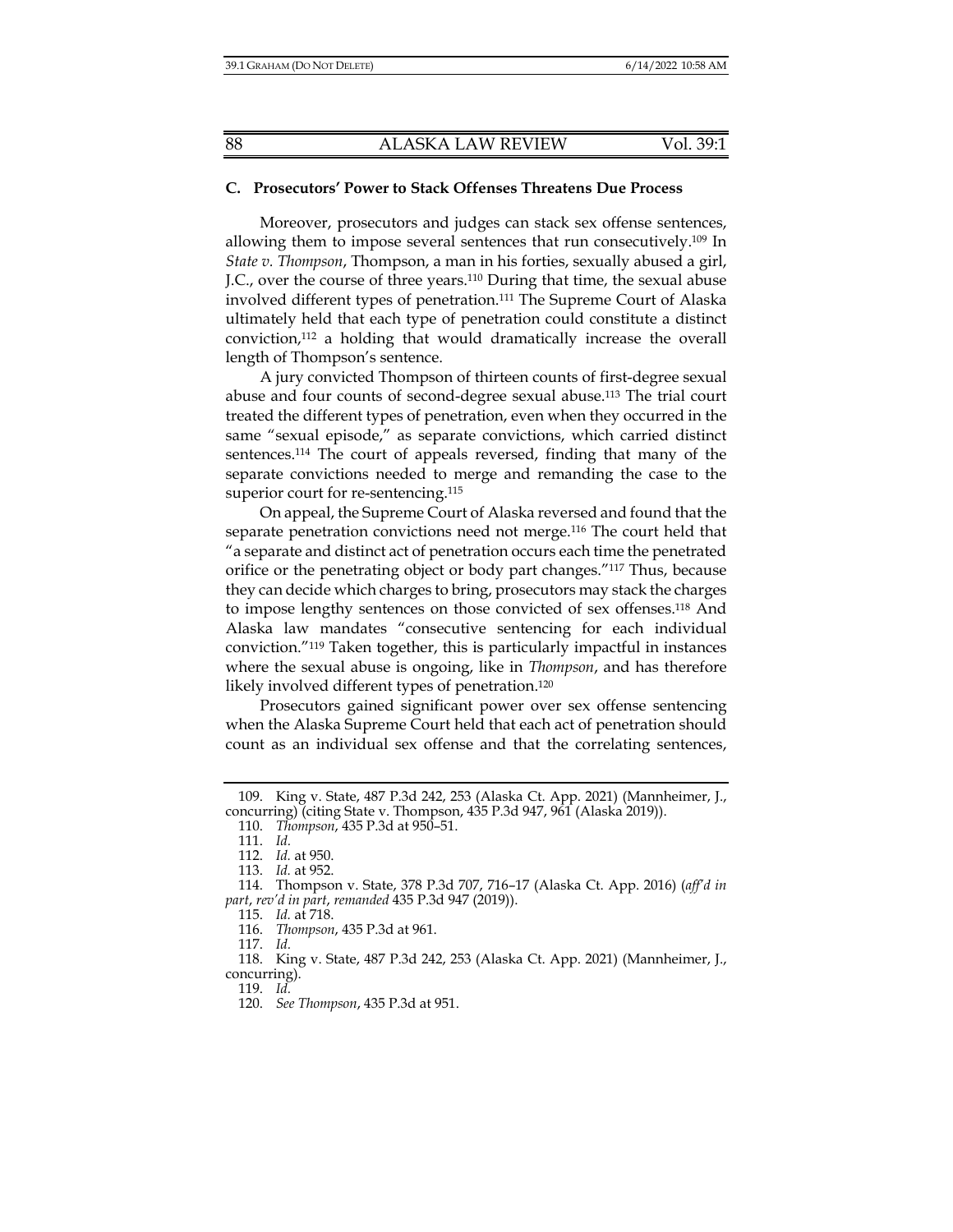when presented to the court, must be consecutively stacked.<sup>121</sup> An Alaska Court of Appeals decision two years later highlighted such prosecutorial power. In that case, *King v. State*, the court applied the Alaska Supreme Court's holding from *Thompson* and affirmed the lower court's imposition of separate, consecutive sentences for each individual sex offense conviction.122 The jury found the defendant guilty of ten counts of sexual abuse of a minor in the first degree and two counts of sexual abuse of a minor in the second degree.123 The trial court then sentenced the defendant accordingly, imposing a sentence of over ninety years.124 On appeal, the defendant filed a motion contending that some of his illegal acts were "the same offense for double jeopardy purposes and therefore should merge."125 Based on the evidentiary findings of the trial court, the appellate court rejected the defendant's double jeopardy argument and ruled that the defendant's various sentences, adding up to, over ninetytwo years should not merge.126

A concurring judge on the court of appeals, Judge Mannheimer, raised due process concerns with the court's ruling.127 Judge Mannheimer wrote, "I believe that [the defendant's] case illustrates a significant problem in our state's sentencing law."128 He explained that Alaska law allows prosecutors "absolute control over whether to charge" defendants with sexual offenses.<sup>129</sup> Prosecutors can pick and choose multiple charges related to the same incident, knowing that the sentencing court will have to stack the sentences so long as the offenses involved different forms of penetration. Moreover, Alaska law mandates that the sentences be imposed consecutively, handing prosecutors even more power over the length of sex offense sentences.130

For instance, in *King v. State*, the court had to impose a sentence of over ninety years, "regardless of how the sentencing judge viewed King's actions, King's background, and King's prospects for rehabilitation."131 The court *had* to impose this sentence because of the charges brought by the prosecutor. Notably, a forensic psychologist testified at trial that the defendant had a low chance of re-offending and had "positive prospects

- 128. *Id.* (Mannheimer, J., concurring).
- 129. *Id.* at 253 (Mannheimer, J., concurring).
- 130. *Id.* (Mannheimer, J., concurring).
- 131. *Id.* (Mannheimer, J., concurring).

 <sup>121.</sup> *Id.* at 961.

 <sup>122.</sup> *King*, 487 P.3d at 247.

 <sup>123.</sup> *Id.* at 245–46.

 <sup>124.</sup> *Id.*

 <sup>125.</sup> *Id.*

 <sup>126.</sup> *Id.*

 <sup>127.</sup> *Id.* at 252 (Mannheimer, J., concurring).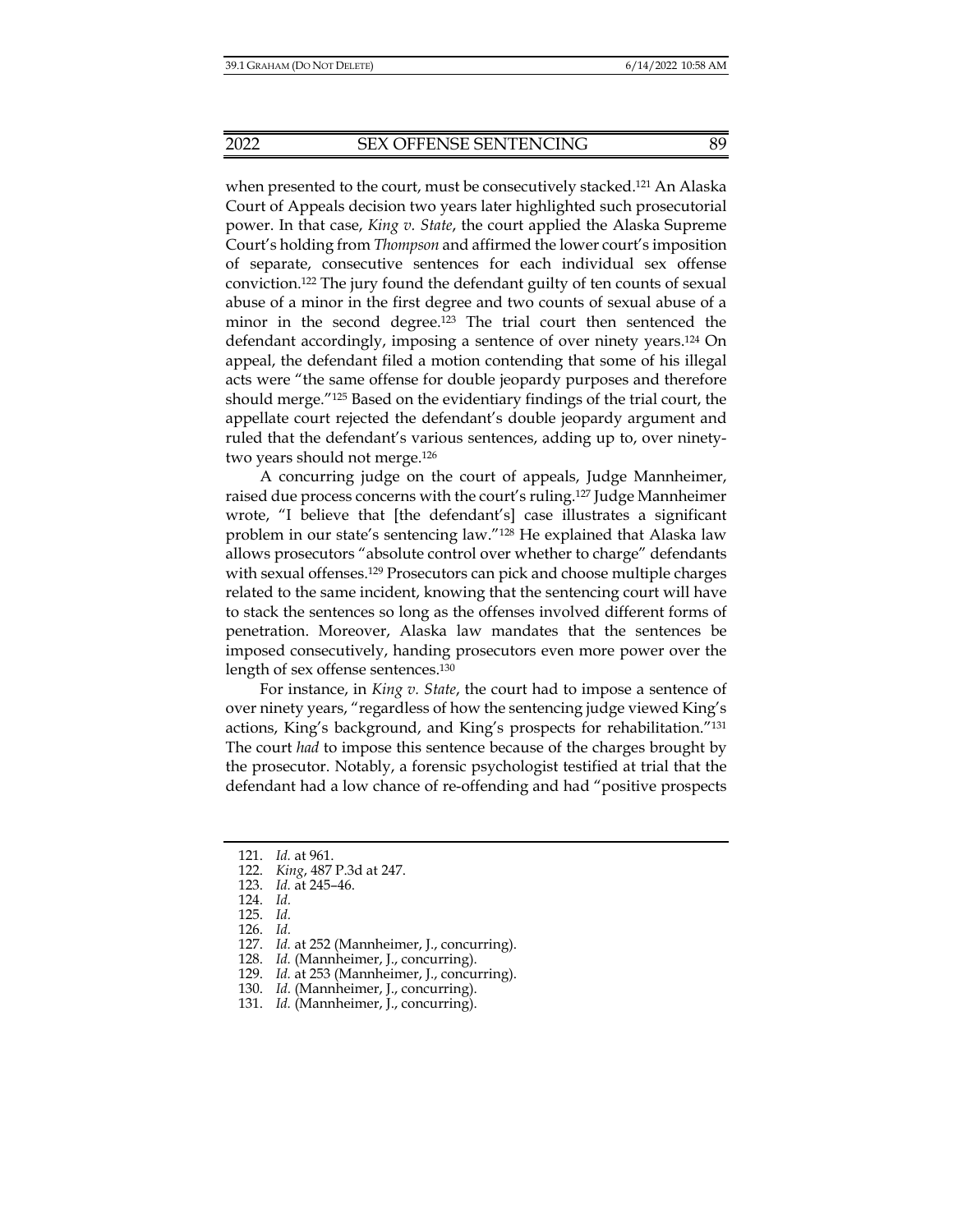for rehabilitation."132 Regardless, a person like King convicted of sexual abuse of a minor in the first degree essentially receives a life sentence because of the worrisome structure of Alaska's parole statutes and the lack of eligibility for good time credit that Judge Mannheimer highlighted.<sup>133</sup> This places the decision of whether defendants should spend the rest of their lives in prison in the prosecutor's hands, not the judge's or the jury's.134 Thus, Alaska's sex offense sentencing scheme gives disproportionate power to the prosecutor.

While there is no doubt that sexual abuse of a minor is a deplorable crime that harms the most innocent, Alaska's sex offense sentencing scheme results in the imposition of unhelpful, excessive, unduly harsh sentences. As Judge Mannheimer argued, the state's system of punishment exceeds what is necessary to achieve the legislature's stated goals of sentencing,135 including the elimination of disproportionate sentences<sup>136</sup>

Entrusting prosecutors with the ability to impose lengthy sentences, however, threatens these goals. Indeed, the individual presumptive sentence ranges are harsh enough that prosecutors need not resort to stacking offenses to impose what amount to life sentences. As a result of such harsh sentencing practices, in situations where a plea bargain is not reached and the state successfully brings all charges, defendants receive composite sentences that are "manifestly unjust."137 This is even true in situations, like in *King v. State,* where the defendant demonstrates remorse and shows promise of rehabilitation.138

Thus, the legislature's harsher presumptive sentencing ranges and constraints on judicial discretion, the Alaska Supreme Court's decision in *Thompson v. State*, and prosecutors' ability to stack sentences result in a sentencing scheme that gives prosecutors significant control over the sentence lengths and imposes exceedingly lengthy sentences on those convicted of sex offenses.

#### **IV. PROPOSED SOLUTIONS**

This Part proposes three solutions to Alaska's current sex offense sentencing regime. It first recommends that the legislature should afford courts more judicial discretion in referring sex offense cases to three-judge

 <sup>132.</sup> *Id.* at 248.

 <sup>133.</sup> *Id.* at 254 (Mannheimer, J., concurring).

 <sup>134.</sup> *Id.* (Mannheimer, J., concurring).

 <sup>135.</sup> *Id.* (Mannheimer, J., concurring).

 <sup>136.</sup> Carns, *supra* note 19, at 6.

 <sup>137.</sup> *King*, 487 P.3d at 254 (Mannheimer, J., concurring).

 <sup>138.</sup> *Id.* (Mannheimer, J., concurring).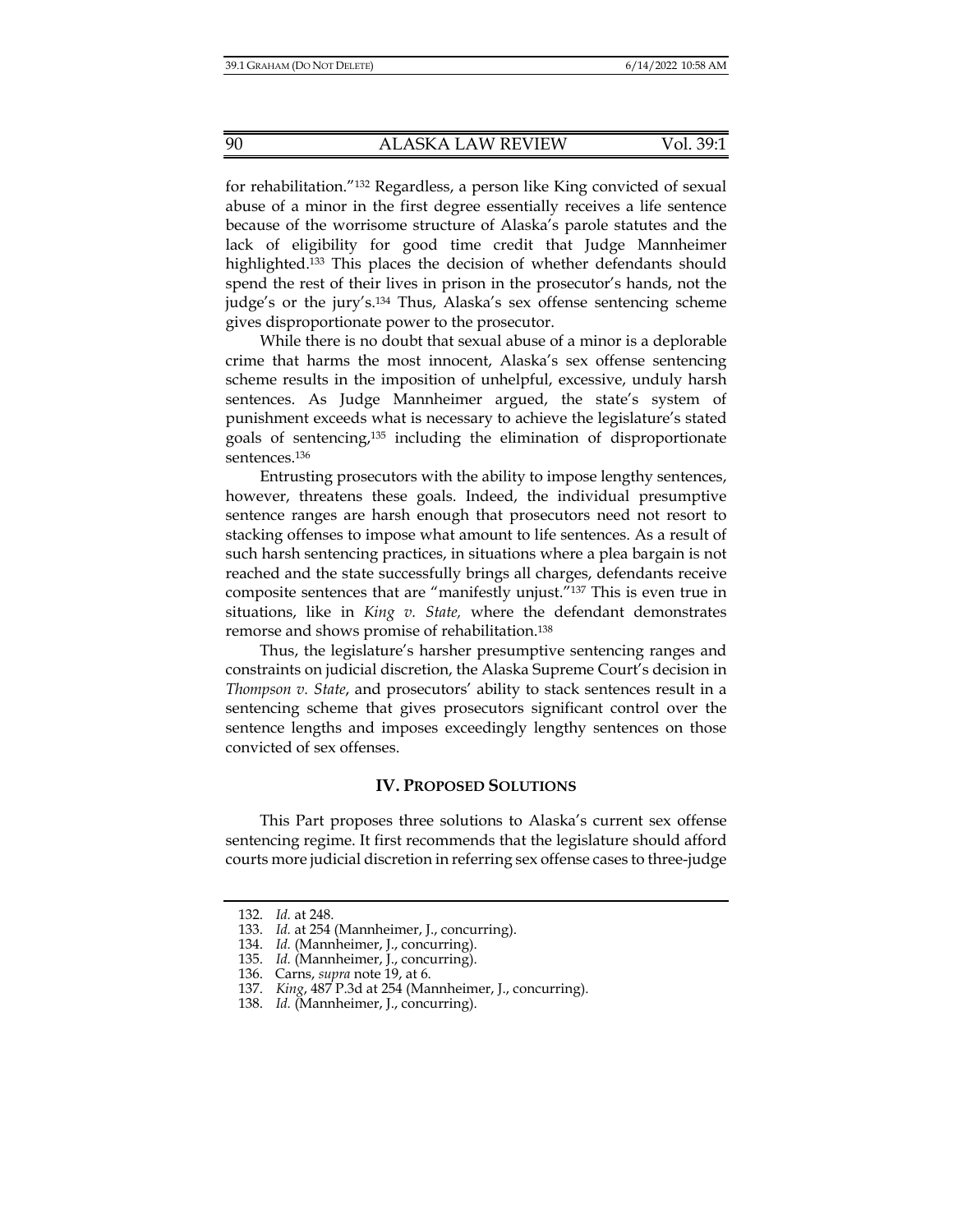panels for re-sentencing. Second, it proposes that there should be more opportunities for rehabilitation, rather than harsh punishment, for people convicted of sex offenses. Finally, this Part calls for the elimination of redundant stacked sentences to better ensure proportional punishment.

# **A. Courts Should Have More Power to Refer Sex Offense Cases to Three-Judge Panels**

Since the legislature's assumptions that people convicted of sex offenses are difficult to rehabilitate, likely to re-offend, or likely have already offended do not apply in all sex offense cases, judges should have more discretion to refer cases to three-judge panels that can impose sentences below the presumptive sentence ranges when these assumptions do not apply to a particular defendant. The Alaska legislature increased presumptive sentencing ranges for people convicted of sex offenses based on the assumptions that it is much harder for people to undergo successful rehabilitation after committing sex offenses and people convicted of sex offenses have likely previously committed unprosecuted sex offenses.139 As the *Collins* court suggested in its interpretation of the legislature's findings,<sup>140</sup> courts should be able to refer defendants to three-judge panels when the legislature's assumptions do not apply. More specifically, courts should have the discretion to refer defendants to three-judge panels based *solely* on the fact that the defendant either has a high likelihood of successful rehabilitation or no history of unprosecuted sex offenses.

While the legislature has the authority to set presumptive sentencing ranges, judges should be entrusted with the ability to employ judicial discretion and stray from the statutory ranges through referral to threejudge panels when solely the *Collins* court factors apply.141 At the very least, the legislature's assumptions are not valid in all cases,<sup>142</sup> and judges, looking at all the facts of a specific case, are best equipped to determine when it is appropriate to impose a shorter sentence. Indeed, contrary to the legislature's assumptions, the vast majority of people convicted of sex

 <sup>139.</sup> Collins v. State, 287 P.3d 791, 797 (Alaska Ct. App. 2012), *superseded by statute*, Crimes; Victims; Child Abuse and Neglect, 2013 Alaska Sess. Laws ch. 43, §§ 1, 20, 21; *Hearing on H.B. 353*, *supra* note 9 (statement of Rep. Mark Neuman 1:59:59 PM).

 <sup>140.</sup> *Collins*, 287 P.3d at 797.

 <sup>141.</sup> *See infra* Section III.B.

 <sup>142.</sup> *See* BRAD A. MYRSTOL ET AL., ALASKA SEX OFFENDER: RECIDIVISM AND CASE PROCESSING STUDY: FINAL REPORT 23 (2016), https://scholarworks.alaska.edu/ bitstream/handle/11122/7342/ 1408.02.aksorcps-final.pdf (stating that people convicted of sex offenses do not recidivate at a higher rate than other returning citizens).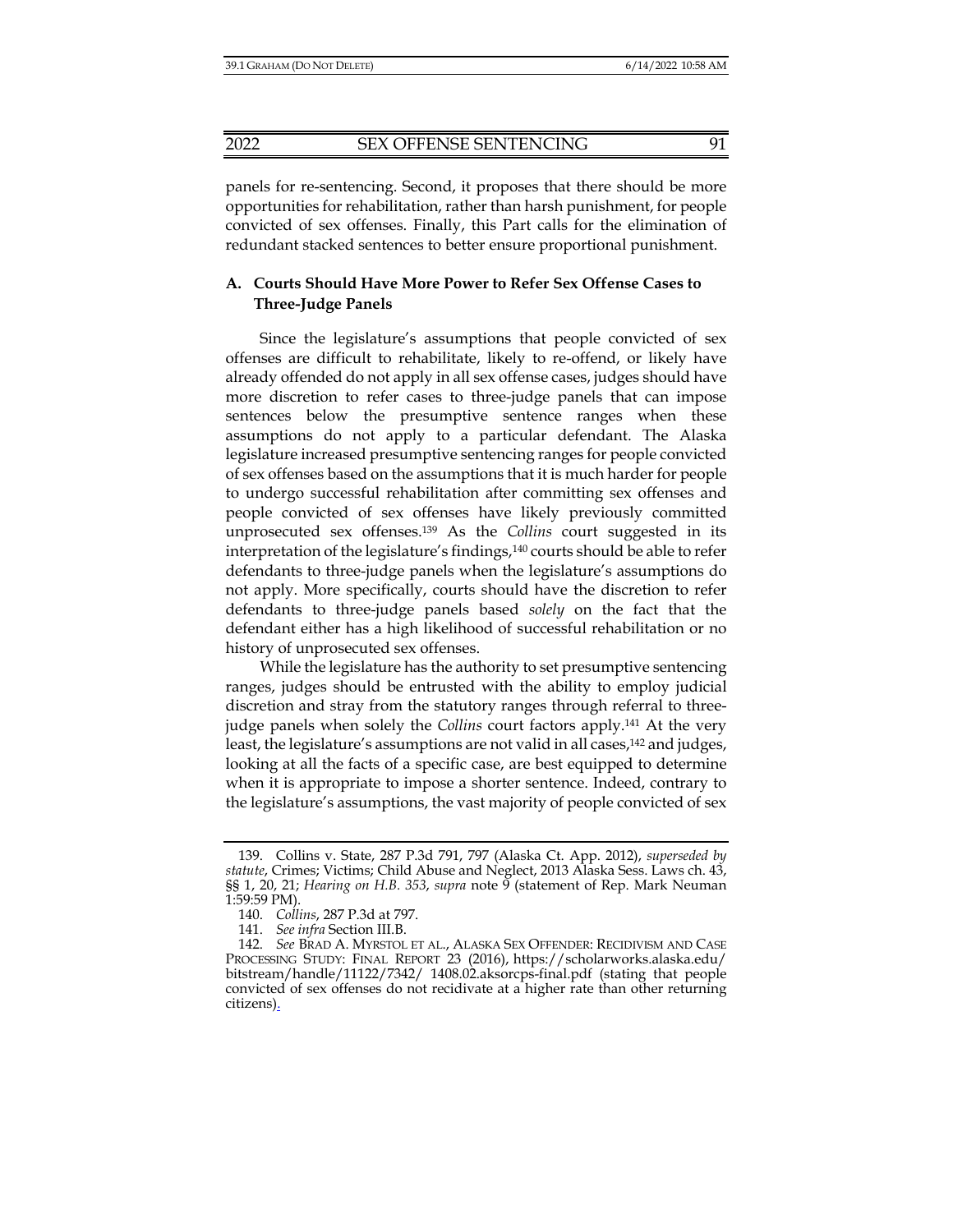offenses do not recidivate.143 In Alaska, while judges cannot sentence below the presumptive sentencing range, they can typically refer non-sex offense cases to three-judge panels144 and should be able to do so for more sex offense cases, including when defendants meet the characteristics identified by the *Collins* court. When sex offense defendants have a high likelihood of successful rehabilitation or no history of unprosecuted sex offenses, sentencing judges should have the power to utilize a "necessary safety valve to prevent unfairness" by referring a case to a three-judge panel.145

Additionally, both the decisions and the practices of federal courts indicate that the federal system supports judicial discretion over sentencing decisions. Alaska replaced sentencing terms with the presumptive sentencing range scheme in response to a Supreme Court decision that struck down the Alaska sentencing terms scheme in 2004.146 When it did so, the Alaska legislature intended to give judges more discretion.147 The Alaska State Senate released a Letter of Intent expressing its "desire 'to give judges the authority to impose an appropriate sentence.'"148

In the instance of sex offense sentencing, judges should be granted discretion because a 2016 Alaska Justice Statistical Analysis Center (AJSAC) study showed that the legislature's assumptions about people convicted of sex offenses are not always true.149 While 55.4% of people released from prison after serving sex offense sentences were rearrested for *some* offense, only 7.1% of released people were rearrested for *sex* offenses during the seven-year period after release.150 When researchers updated their study to include the eight-year period after release, they found that fewer than ten percent of individuals "were reconvicted of a felony sex offense."151 In fact, upon release, people convicted of sex offenses were more likely to be rearrested for offenses against public administration, offenses involving non-sexual physical harm, offenses against property, and motor vehicle offenses than for registerable sex

 <sup>143.</sup> JANICE IWAMA & STAN ORCHOWSKY, IMPROVING STATE CRIMINAL HISTORY RECORDS: RECIDIVISM OF SEX OFFENDERS RELEASED IN 2001, at 17 (2009), https://www.jrsa.org/pubs/reports/sex\_offender\_final.pdf.

 <sup>144.</sup> *Collins*, 287 P.3d at 795–96, *superseded by statute*, Crimes; Victims; Child Abuse and Neglect, §§ 1, 22, 23, 2013 Alaska Sess. Laws ch. 43, 2–3, 11–12.

 <sup>145.</sup> *Id.* at 796.

 <sup>146.</sup> Teresa W. Carns, *Alaska's Responses to the* Blakely *Case*, 24 ALASKA L. REV. 1, 1–2 (2007).

 <sup>147.</sup> *Id.* at 15.

 <sup>148.</sup> *Id*.

 <sup>149.</sup> MYRSTOL ET AL., *supra* note 142, at 23.

 <sup>150.</sup> *Id.*

 <sup>151.</sup> ALASKA CRIM. JUST. COMM'N, *supra* note 7, at 45–46.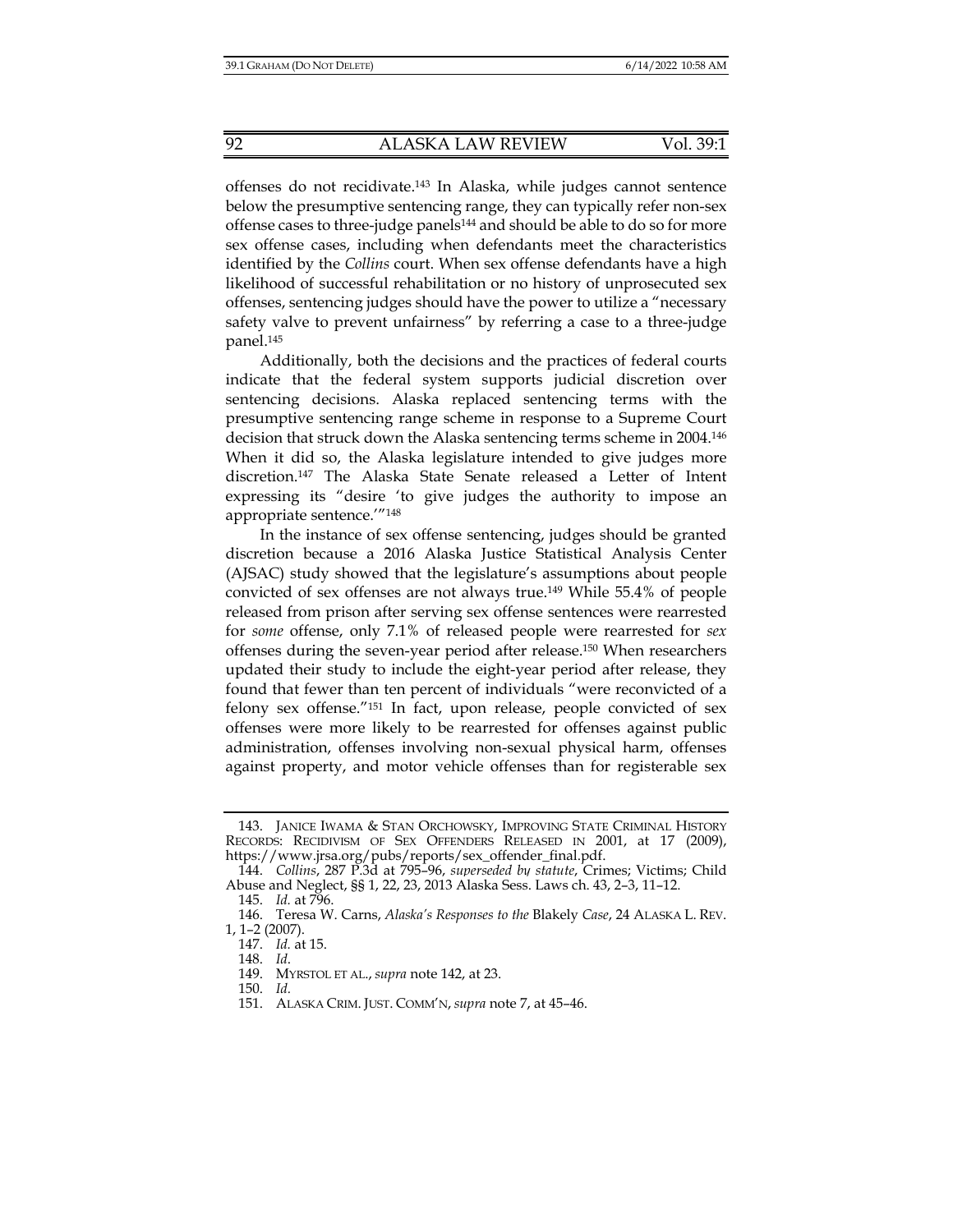offenses.152 Moreover, while those in the study were more likely to be *arrested* for new, registerable sex offenses than offenses against public order, they were more likely to actually be *convicted* of offenses against public order than registerable sex offenses.153 Thus, while people who commit sex offenses are sometimes rearrested, it is not accurate to assume that they are typically rearrested for sex crimes.

In fact, returning citizens convicted of sex offenses actually recidivate at a lower rate than returning citizens convicted of other criminal offenses.154 A recidivism rate for all crimes of 55.4% among people convicted of sex offenses in the AJSAC study might seem high, but Alaska's overall recidivism rate across all crimes was about 66% in 2016.155 The AJSAC study summarized its findings by stating that "not only were Alaska sex offenders less likely to be rearrested (for any offense) than individuals convicted of other crimes, sex offenders were especially unlikely to be rearrested for sex crimes after they were released from prison back into the community."156

Studies conducted in other states and nationwide have similarly found relatively low rates of recidivism among people released from prison after serving sentences for sex offenses.157 Rates for same-crime recidivism are consistently between 3.5% and 4%.158 This was the case even before the Alaska legislature lengthened sentences for sex offenses in 2006, revealing the flawed nature of the premise that people who commit sex offenses are more likely to recidivate.159 Indeed, a 2001 study showed that, in Alaska, only 3.4% of people released after serving time for sex offenses were rearrested for sex offenses.160 In passing the 2006 sex offense sentencing reforms, the legislature not only ignored this fact, but it also premised its policy on the falsehood that the exact opposite was true.

Still, the legislature continues to permit courts to consider the *Collins*  court's factors when determining if a referral to a three-judge panel is appropriate.161 Although courts cannot rely solely on the *Collins* court's

09/the-big-lie-about-sex-offenders/.

160. *Id.*

 <sup>152.</sup> MYRSTOL ET AL., *supra* note 142, at 14.

 <sup>153.</sup> *Id.*

 <sup>154.</sup> *Id.* at 23.

 <sup>155.</sup> Brad A. Myrstol & Pamela Cravez, *Crime Rates and Alaska Criminal Justice Reform*, ALASKA JUST. F., Oct. 18, 2017, at 1.

 <sup>156.</sup> MYRSTOL ET AL., *supra* note 142, at 23.

 <sup>157.</sup> Radley Balko, *Opinion: The Big Lie About Sex Offenders*, WASH. POST (Mar. 9, 2017), https://www.washingtonpost.com/news/the-watch/wp/2017/03/

 <sup>158.</sup> *Id.*

 <sup>159.</sup> IWAMA & ORCHOWSKY, *supra* note 143, at 17.

 <sup>161.</sup> ALASKA STAT. §12.55.175(f) (2021).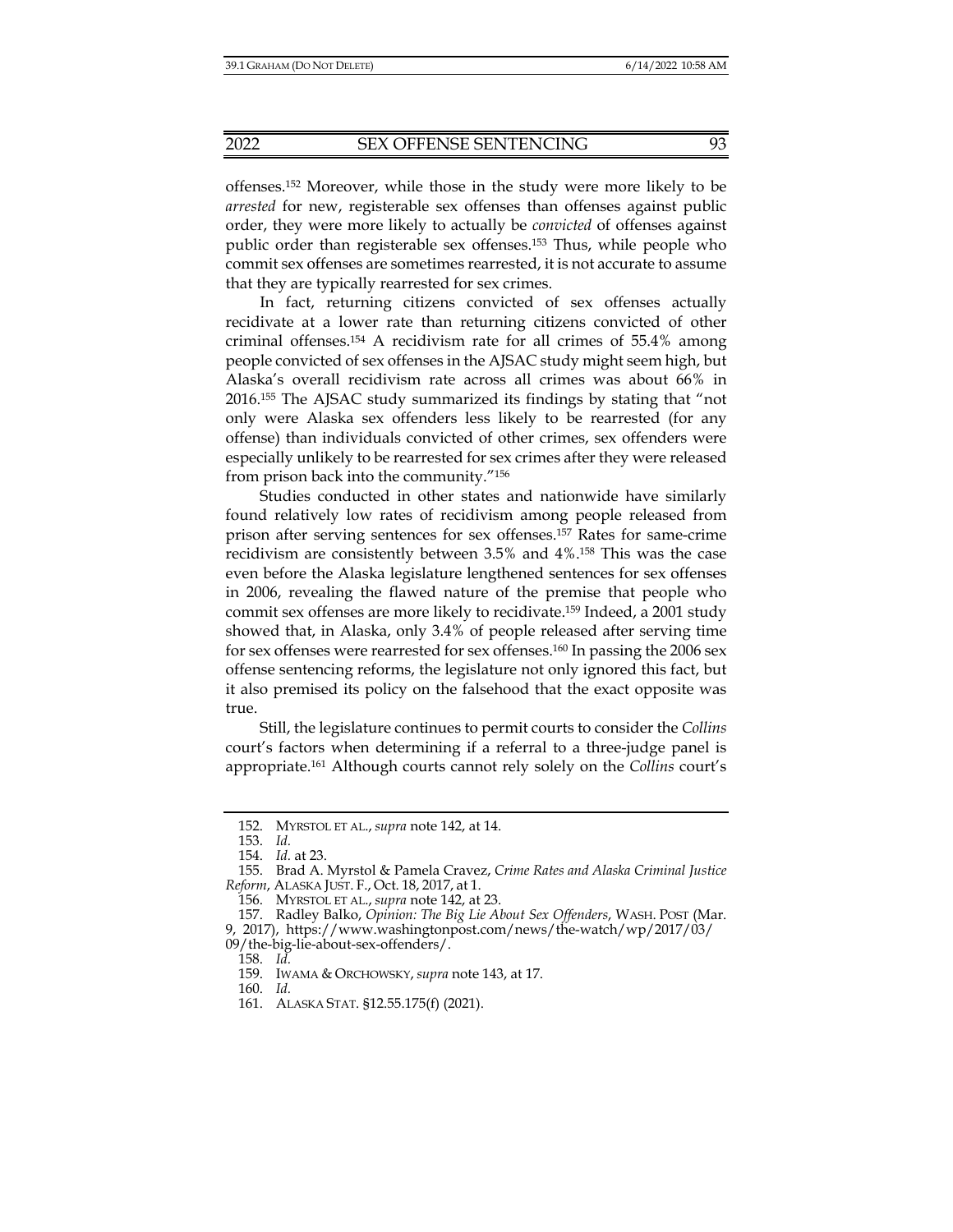factors to justify a referral, the legislature permits courts to take into account a defendant's history of unprosecuted sex offenses and a defendant's likelihood of rehabilitation.162 Particularly in light of the fact that the legislature's assumptions do not apply to all defendants,163 it is critical that courts continue to include the *Collins* court's factors in threejudge panel analyses. Most importantly, the legislature should reverse its 2019 legislation overturning the *Collins* decision. Until then, courts should not shy away from integrating the *Collins* court's framework into threejudge panel referral determinations.

## **B. Harsh Punishments for People Convicted of Sex Offenses Should be Replaced with Rehabilitation**

Alaska should require people convicted of sex offenses to partake in a rehabilitative process instead of subjecting them to overly harsh prison sentences. Over-punishment does more harm than good.<sup>164</sup>

In fact, over-punishment may ultimately serve as a barrier to justice, especially in situations where victims know their abuser and are deterred from reporting. As one proponent for acquaintance rape punishment reform wrote, "[t]o the extent that concerns about overpunishment lead a single victim to not report, a prosecutor not to charge, and a juror not to convict, the sentence for a rape conviction must be reformed."165 While the intent behind lengthy sentences might have been to hold people accountable and give victims justice, harsh sentences might actually deter those involved from inflicting punishment on those responsible.

Even if over-punishment does not discourage reporting, charging, and convicting, rehabilitation is still preferable to long sentences because rehabilitation treatment can prevent future harm. For example, a study of Alaska's cognitive behavioral treatment program for people serving time for sex offenses between 2011 and 2014 showed that, of those who completed treatment, only three percent were convicted of a new sex offense.166 Only twenty-two percent were reconvicted of any new criminal

 <sup>162.</sup> *Id.* 

 <sup>163.</sup> MYRSTOL ET AL., *supra* note 142, at 23.

 <sup>164.</sup> *See* Alison Siegler, *End Mandatory Minimums*, THE BRENNAN CTR. (Oct. 18, 2021), https://www.brennancenter.org/our-work/analysis-opinion/endmandatory-minimums ("Long sentences . . . make it more difficult for people to reintegrate into society . . . [and] make[] us less safe by diverting resources from other critical public safety needs. In contrast, studies show that shorter sentences [do not] diminish public safety . . . .").

 <sup>165.</sup> Kari Hong, *A New Mens Rea for Rape: More Convictions and Less Punishment*, 55 AM. CRIM. L. REV. 259, 269 (2018).

 <sup>166.</sup> ALASKA CRIM. JUST. COMM'N, *supra* note 7, at 71.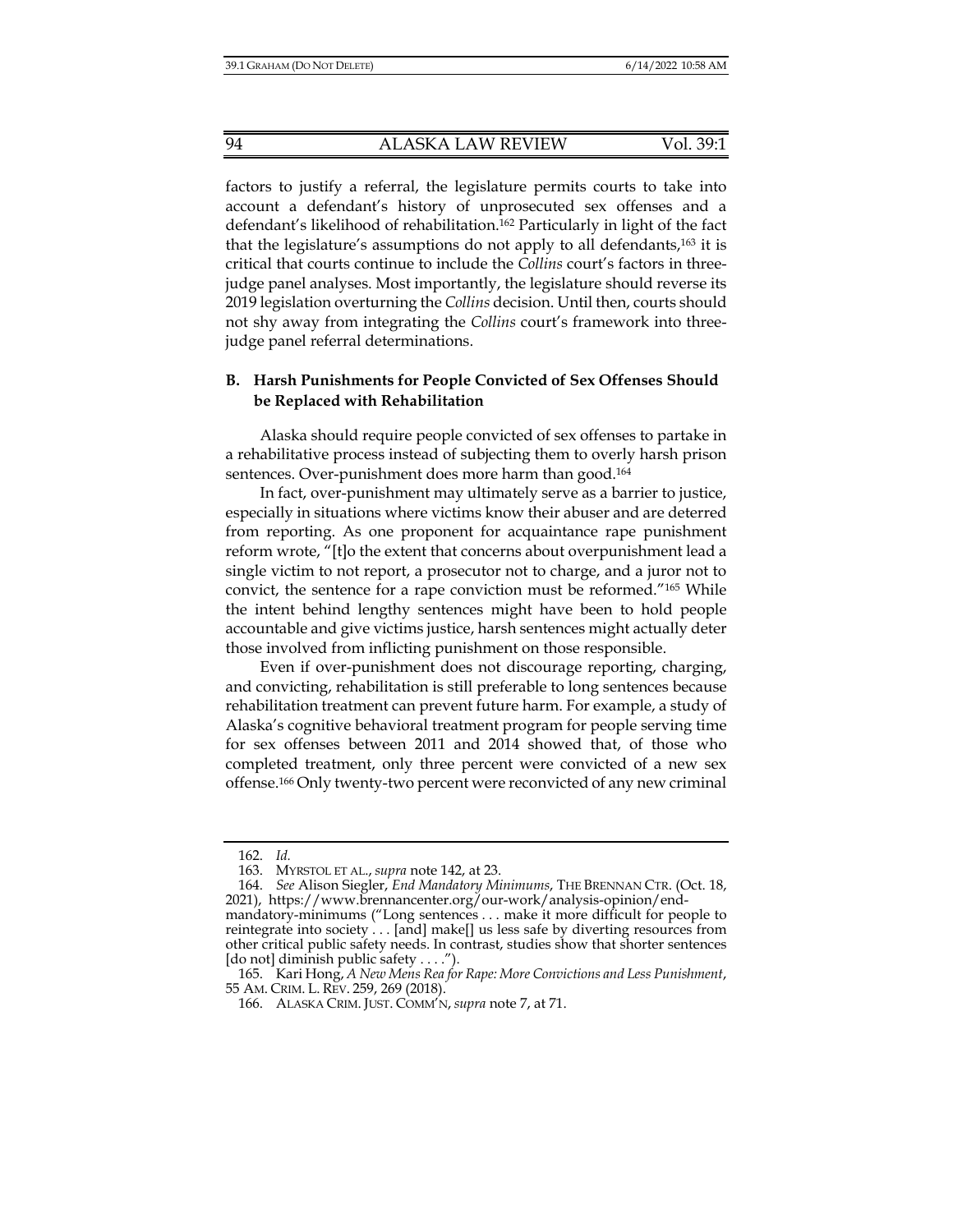offense.167 In a state with one of the highest recidivism rates in the nation,168 effective treatment programs like this are worth highlighting and building upon. Why send someone like the defendant in *King v. State*, with significant prospects for rehabilitation, to prison for decades when effective treatment is a more potent tool for realizing those prospects?169

At the moment, in-patient rehabilitation treatment opportunities in Alaska have waitlists, and most people incarcerated for sex offenses do not receive treatment until the end of their sentences.170 If people have to wait to receive treatment, they might miss out on the benefits of early treatment that may allow for more effective rehabilitation.171 Although there has not been significant research on the effect of earlier treatment, researchers suggest that there might be some benefits, including increased motivation and a better recall of what triggered the behavior.172 In some cases, a significant amount of time spent in rehabilitation might be necessary to obtain these benefits, which may not be possible if rehabilitation starts too late.173

Moreover, rehabilitation saves taxpayer dollars. In 2016, researchers attached a monetary value to reduced rates of recidivism accomplished by each program, including the eliminated cost of more victimization.174 They found that every dollar spent on prison outpatient treatment for people incarcerated for sex offenses resulted in \$2.38 in benefits.175 The same researchers looked at community treatment for returning citizens and found \$4.43 in benefits for every dollar spent in 2015 and \$6.33 in benefits for every dollar spent in 2017.176 Finally, in developing a prioritized list of concerns for survivors in Alaska, even victim advocates are not focused on lengthening sentences for sex offenses.177

 <sup>167.</sup> *Id*.

 <sup>168.</sup> *See* THE PEW CENTER ON THE STATES, STATE OF RECIDIVISM: THE REVOLVING DOOR OF AMERICA'S PRISONS 10–11 (2011) (including a chart that shows that between 2004 and 2007 Alaska had an overall recidivism rate of 50.4%, the sixth highest rate in the U.S. among reporting states).

 <sup>169.</sup> King v. State, 487 P.3d 242, 254 (Alaska Ct. App. 2021) (Mannheimer, J., concurring) ("Psychological testing showed that, with proper treatment and supervision, King was unlikely to re-offend.").

 <sup>170.</sup> ALASKA CRIM. JUST. COMM'N, *supra* note 7, at 64.

 <sup>171.</sup> Andrew Day et al., *The Intensity and Timing of Sex Offender Treatment*, 31 SEXUAL ABUSE 397, 403 (2017).

 <sup>172.</sup> *Id.*

<sup>173</sup>*. Id.*

 <sup>174.</sup> ALASKA CRIM. JUST. COMM'N, *supra* note 7, at 64

 <sup>175.</sup> *Id.*

 <sup>176.</sup> *Id*. at 66.

 <sup>177.</sup> *See id*. at 61 (listing issues and concerns identified by victim advocates in Alaska, which do not include increasing sentence lengths for sex offenses).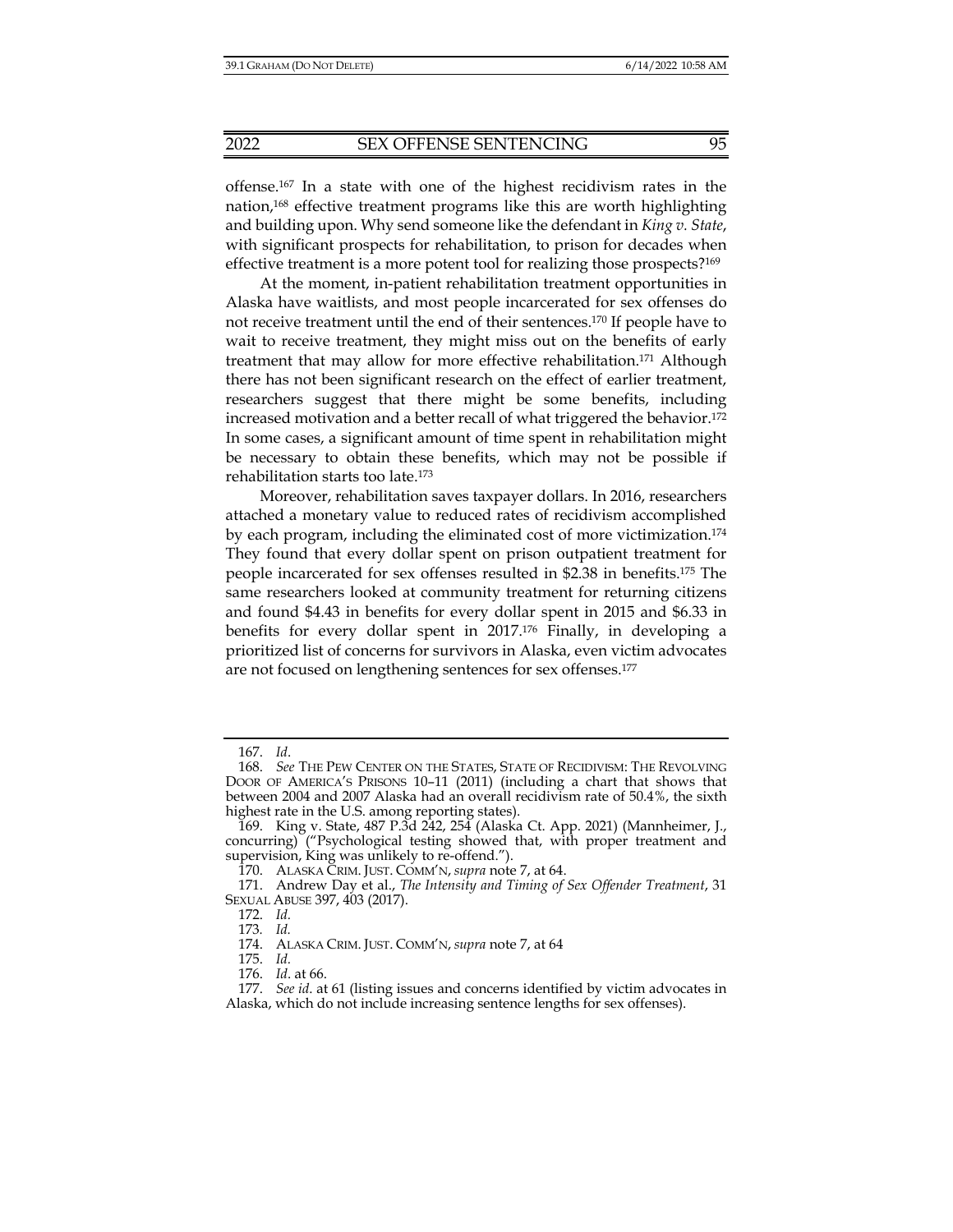#### **C. Sentence Stacking Should be Eliminated Where Redundant**

Sentencing courts in Alaska should not be permitted to consecutively stack sex offense convictions just because each conviction involved a different form of penetration. The sentence imposed on each individual defendant should fall within the presumptive sentencing range for the relevant sex offense. As previously discussed, Alaska sex offense sentences are already lengthy enough that they do not need to be stacked to punish effectively. Alaska's criminal justice system should aim to rehabilitate each defendant, rather than splice up facts to count as many offenses as possible. Prosecutorial power that leads to sentence-stacking should be curtailed, ensuring that sentencing courts in Alaska cannot then consecutively stack and, in turn, over-punish.178

Beyond Judge Mannheimer's due process concerns<sup>179</sup> and the defendant's double jeopardy argument in *King v. State*, 180 this proposal to eliminate sentence-stacking is rooted in the fact that long sentences are harmful and ineffective. Although Alaska does not officially allow the death penalty or life sentences, the long sentences that result from stacked sentences are effectively life sentences.<sup>181</sup> People sentenced to Alaska's maximum ninety-nine years will likely never live freely.182 These lengthy sentences can also dramatically shorten people's lifespans.<sup>183</sup>

Considering the harm experienced by survivors of sex offenses, perhaps it seems like a just punishment for people convicted of sex offenses to endure severe hardship. Given what we understand about the impact of lengthy sentences, however, imposing this harm is illogical. There is no societal payoff for the harm caused by imposing long sentences. First, people typically age out of criminal behavior, meaning that people pose less of a threat to public safety once they are in their

 <sup>178.</sup> *See* King v. State, 487 P.3d 242, 253 (Alaska Ct. App. 2021) (Mannheimer, J., concurring) (stating that "prosecutors are able to exercise substantial control over a defendant's sentence" because of their ability to stack offenses).

<sup>179</sup>*. Id.* at 252 (Mannheimer, J., concurring).

 <sup>180.</sup> *Id.* at 247.

 <sup>181.</sup> *Id.* at 254 (Mannheimer, J., concurring).

 <sup>182.</sup> Michelle Theriault Boots, *Alaska Sees the Most Dramatic Increases in Life Expectancy in the Nation, New Study Says*, ANCHORAGE DAILY NEWS, https://www.adn.com/alaska-news/health/2017/05/09/alaska-sees-the-mostdramatic-increases-in-life-expectancy-in-the-nation-new-study-says/ (May 9, 2017).

 <sup>183.</sup> Emily Widra, *Incarceration Shortens Life Expectancy*, PRISON POL'Y INITIATIVE (June 26, 2017), https://www.prisonpolicy.org/blog/2017/06/26/ life\_expectancy/ ("[F]or each year lived behind bars, a person can expect to lose two years off their life expectancy.").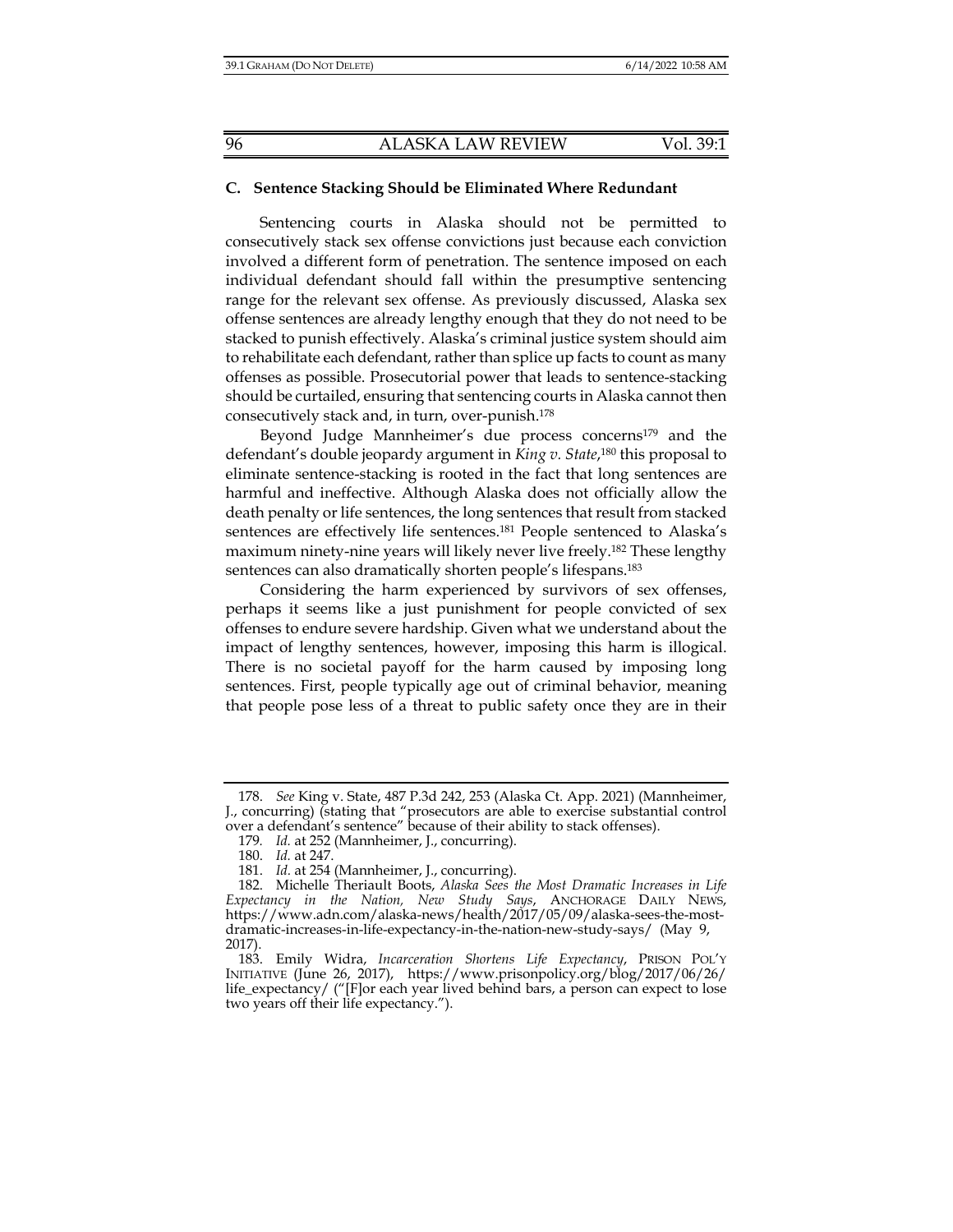thirties or forties.184 This is true regardless of race or class.185 If sentencing courts punish in order to incapacitate wrongdoers, then lengthy sentences do not satisfy courts' stated goal because "each successive year of incarceration is likely to produce diminishing returns for public safety."186 Keeping people locked up well into their seventies or eighties is therefore not necessary.

Second, studies show that the *certainty* of punishment, not its severity, deters people from committing crime.187 People might be deterred from committing a crime because they fear punishment itself, not because they know they will face a long sentence.188 As a result, some suggest that "[e]ffective policing that leads to swift and certain (but not necessarily severe) sanctions is a better deterrent than the threat of imprisonment."189 Research reveals that people who commit crimes are less deterred by long sentences because they are generally both less educated and less invested in their futures than people who do not commit crimes.190 Thus, if lengthy sentences fail to effectively deter people from committing crimes, then lengthy sentences do not necessarily prevent crime.191 Instead, Alaska could make it easier to prosecute sex offenses in order to increase the certainty of punishment by reducing the state's currently high burden of proof.

Finally, imprisonment is expensive.<sup>192</sup> Longer sentences mean a larger inmate population that costs a significant amount of public funds.193 Lengthy sentences mean that limited public resources go toward funding incarceration, rather than "policing, drug treatment, preschool programs, or other interventions that might produce crime-reducing benefits."194 Thus, long sentences fail to reduce crime, prevent people from committing crimes, or improve public safety.

Alaska courts should not stack sentences for different forms of

185. *Id.*

186. *Id.* 

188. *Id.* 

191. Mauer, *supra* note 184, at 124.

192. *Id.*

194. Mauer, *supra* note 184, at 124.

 <sup>184.</sup> Marc Mauer, *Long-Term Sentences: Time to Reconsider the Scale of Punishment*, 87 UNIV. MO. KAN. CITY L. REV. 113, 122 (2018).

 <sup>187.</sup> *Id.* at 123 (emphasis added).

 <sup>189.</sup> U.S. DEP'T OF JUST., NAT'L INST. OF JUST., FIVE THINGS ABOUT DETERRENCE 2 (May 2016), https://www.ojp.gov/pdffiles1/nij/247350.pdf.

 <sup>190.</sup> Bryan Lufkin, *The Myth Behind Long Prison Sentences*, BBC (May 15, 2018), https://www.bbc.com/future/article/20180514-do-long-prison-sentencesdeter-crime.

 <sup>193.</sup> *Lufkin*, *supra* note 190 (estimating that, if the U.S. shortened sentences and, in turn, reduced its prison population by forty percent, the country could save \$200 billion over ten years).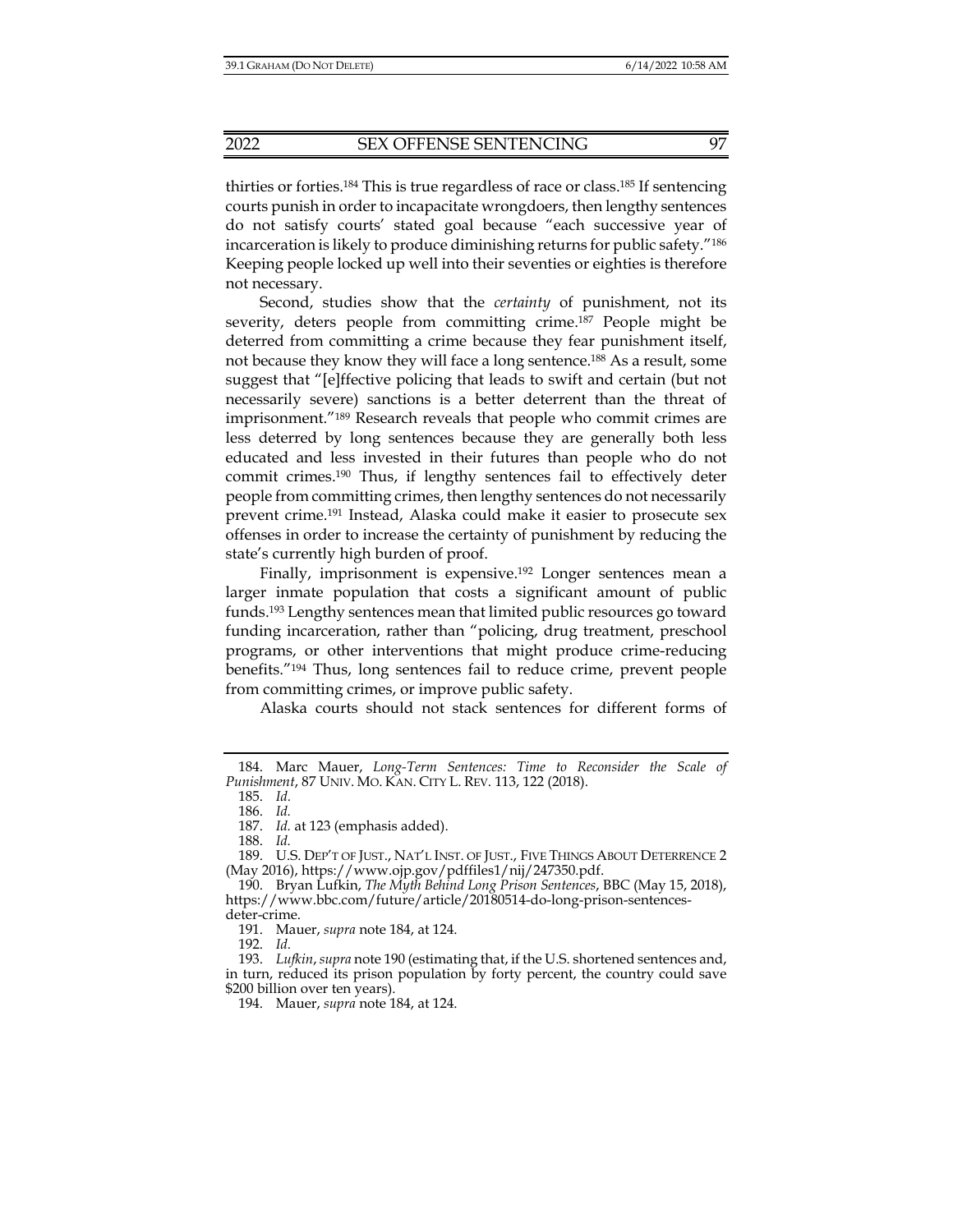penetration to create lengthy sentences. Stacked sentences serve as yet another tool for increasing sentence lengths, harming both people who are incarcerated and the general public. Additionally, stacked sentences give prosecutors too much power195 and impose unduly severe punishment on people convicted of sex offenses. Thus, courts should instead treat one instance of sexual assault as one sex offense, and defendants convicted of sex offenses should receive sentences that fall within the presumptive sentencing range for a single sex offense.

# **V. ADDRESSING CONCERNS WITH THESE PROPOSED POLICY SOLUTIONS**

#### **A. Longer Sentences Do Not Keep Communities Safe**

The Alaska legislature is right to be concerned about an uptick in sexual abuse and assault. Compared with the rest of the country, Alaska has higher rates of sex offense victimization.<sup>196</sup> A 2020 study showed that Alaska has the highest rate of forcible rapes, with 154.8 rapes for every 100,000 inhabitants.197 This is more than double the rate of the state with the second-highest rape rate and more than ten times the rate of the state with the lowest rape rate.<sup>198</sup> Roughly one-third of Alaskan women are survivors of sexual violence.<sup>199</sup>

Furthermore, there is no way to adequately quantify the harm that survivors of sexual assault must endure. Some compound the harm by using alcohol to cope with the trauma of sexual assault.<sup>200</sup> Many must endure the trauma while knowing that their assailant will never be charged with a crime.201 Moreover, this issue highlights Alaska's racial inequities, as sexual assault disproportionately impacts Alaska Native

 <sup>195.</sup> King v. State, 487 P.3d 242, 253 (Alaska Ct. App. 2021) (Mannheimer, J., concurring) (stating that "prosecutors are able to exercise substantial control over a defendant's sentence" as a result of their ability to stack offenses).

 <sup>196.</sup> ALASKA CRIM. JUST. COMM'N, *supra* note 7, at 12.

 <sup>197.</sup> *Forcible Rape Rate 2020*, *supra* note 12.

 <sup>198.</sup> *Id.* Arkansas had the second highest rate, 73.5 forcible rapes per 100,000 inhabitants, and New Jersey had the lowest rate, 14.4 forcible rapes per 100,000 inhabitants. *Id.* 

 <sup>199.</sup> Adriana Gallardo et al., *Unheard*, PROPUBLICA (June 1, 2020), https://features.propublica.org/alaska-sexual-assault/unheard-survivorstories/.

 <sup>200.</sup> Emily Hofstaedter, *Change the Law to Make Prosecution for Rape More Possible in Nome and Across Alaska, Experts Say,* ALASKA PUB. MEDIA (Feb. 10, 2021), https://www.alaskapublic.org/2021/02/10/law-change-needed-to-bring-morerape-prosecutions-in-nome-and-across-the-state-some-experts-say/.

 <sup>201.</sup> *See id.* (stating that only thirty-eight percent of adult sexual assaults in Alaska are criminally charged).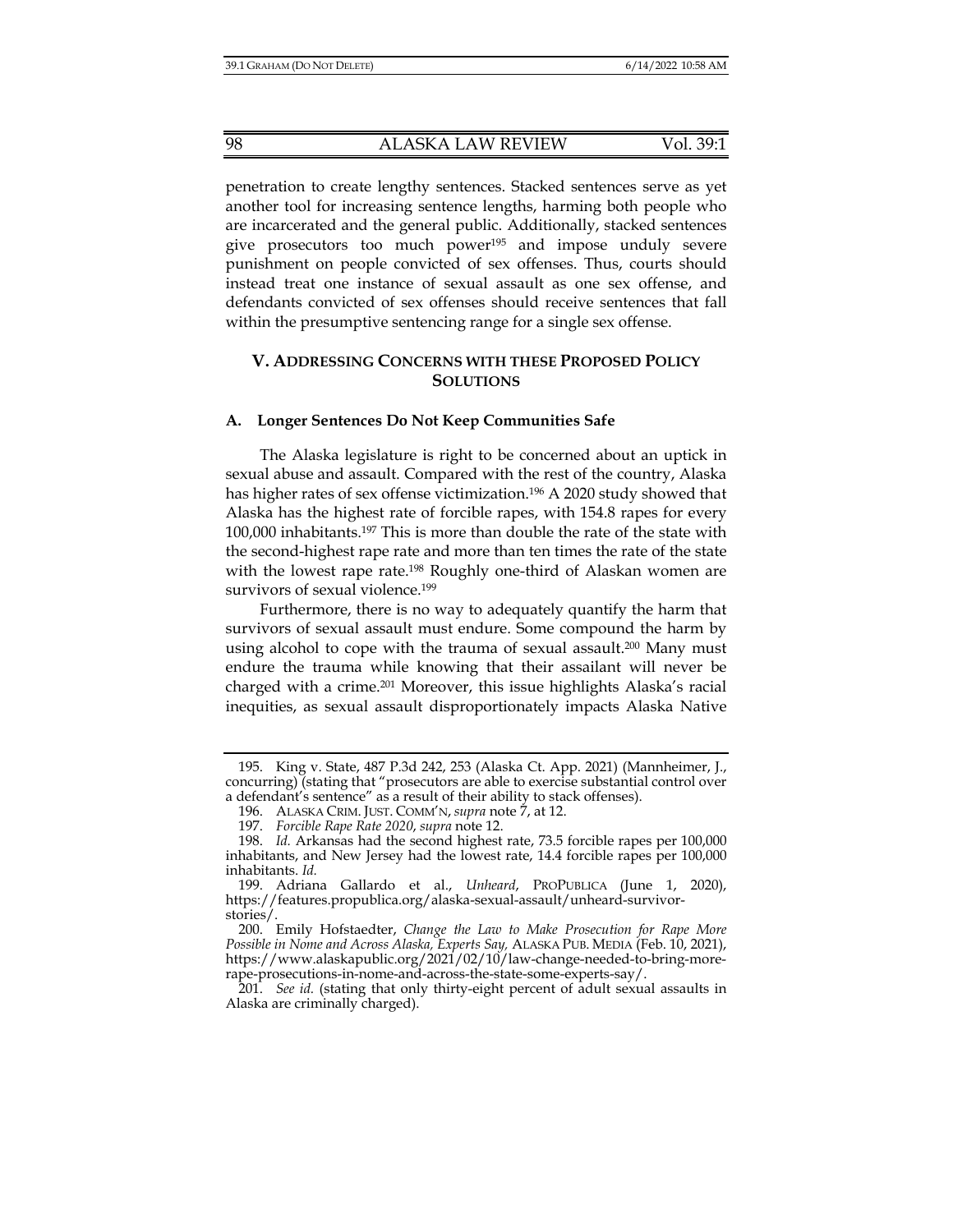#### women.202

For so many reasons, the Alaska legislature is right to take action against sexual assault. As one Alaska journalist put it, "[o]ur disgust and hostility against rapists and sexual abusers of children is justified and helps stop these crimes."203 However, the legislature's actions creating harsher penalties for those committing sexual offenses are not actually keeping Alaskan communities safe.204

There is no proof that locking people away for long periods of time keeps Alaskans safer from sexual abuse. In fact, a 2019 report revealed that "sexual violence continues to be as serious a problem today as it was when [sex offense sentencing reform in 2006] was passed.<sup>"205</sup> Although the 2003 rate of rape in Alaska was 2.5 times higher than the national average, the rate of rape in Alaska increased to 2.8 times higher than the national average by 2017.206 Thus, if the goal of the legislation was to reduce sexual violence in Alaska, it failed.

Instead of implementing severe sentences, Alaska could tackle its sexual assault problem by making it easier to prosecute sex offenses. One way to do so is by lowering the burden necessary to prove that consent was not present. Alaska law requires the state to prove lack of consent, which can be a challenging task because Alaska defines consent in such a way that requires the prosecution "to prove [the victim] feared physical harm."<sup>207</sup> Some experts, advocates, and survivors have criticized the high burden of proof required in Alaska sexual assault cases.208

Moving in the right direction, the Alaska legislature recently passed a bill to require active consent, establishing that "lack of consent through words or conduct means there is no consent."209 The bill now awaits the governor's signature, but, if enacted, it would lower the state's burden of proof.210 Legislative reforms like this might be better suited to address the problem of sexual assault in Alaska than lengthy sentences. For example,

 <sup>202.</sup> *Id.*

 <sup>203.</sup> Charles Wohlforth, *Going Home: Even Sex Offenders Should Get a Chance to Rejoin Society,* ANCHORAGE DAILY NEWS (Aug. 16, 2017), https://www.adn. com/opinions/2017/08/16/going-home-even-sex-offenders-should-get-achance-to-rejoin-society/.

 <sup>204.</sup> Hofstaedter, *supra* note 200.

 <sup>205.</sup> ALASKA CRIM. JUST. COMM'N, *supra* note 7, at 58.

 <sup>206.</sup> *Id.* 

 <sup>207.</sup> *Id.*

 <sup>208.</sup> Hofstaedter, *supra* note 200.

 <sup>209.</sup> Lisa Phu, *Alaska Legislature Modernizes 40-Year-Old Definition of Consent in Sexual Assault Cases*, ANCHORAGE DAILY NEWS (May 20, 2022), https://www.adn.com/politics/alaska-legislature/2022/05/20/alaskalegislature-modernizes-40-year-old-definition-of-consent-in-sexual-assaultcases/ (discussing the passage of H.B. 5, 32d Leg., 2d Sess. (Alaska 2022)).

<sup>210</sup>*. Id.*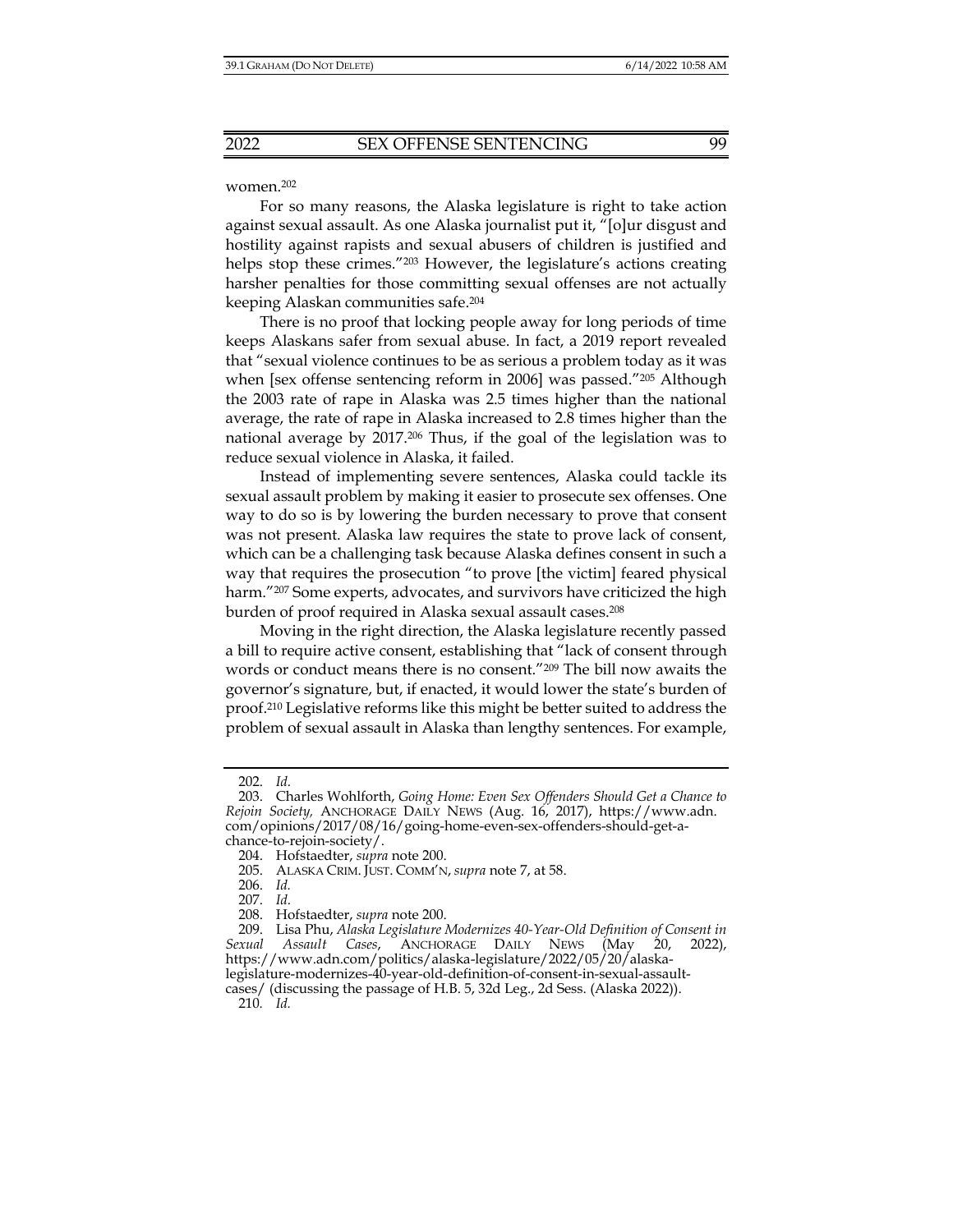New Jersey—the state with the lowest forcible rape rate in 2020 emphasizes consent, defining sexual assault as sexual penetration "using coercion or without the victim's affirmative and freely-given permission."211

Most importantly, communities are better off when people convicted of sex offenses are rehabilitated and allowed to return home. People who commit sex offenses and are deemed "high-risk" become no more likely than the average person to commit a new sex offense after undergoing Alaska's long-term cognitive behavioral therapy.212

In addition to rehabilitation, returning citizens should be given the support they "need to establish stability in their homes, jobs and families" in order to lead law-abiding lives.213 Laws that make it impossible for people convicted of sex offenses to return to their communities—even after they have completed their terms of imprisonment—can nullify the purpose of imprisonment and benefits of rehabilitation. These laws sometimes force returning citizens "to move from environments in which they have support networks into other communities in which they have no support, putting residents in their new communities at risk."214 Without their support networks and with the stigma that comes with the sex offense registry and other sex offense-related collateral consequences, people convicted of sex offenses are not set up to succeed and become more likely to reoffend.215 This poses a danger to Alaskans. If money is spent on isolating people who commit sex offenses, instead of providing support and rehabilitation, Alaskan communities will be less safe.<sup>216</sup>

Focusing on rehabilitation, rather than simply locking away people who commit sex offenses, will allow Alaska to balance its goals of keeping its communities safe while still giving those who commit wrongs a second chance.217 Alaska's top priority should be keeping the public safe,218 but Alaska should also prioritize allowing formerly incarcerated citizens to

 <sup>211.</sup> *Forcible Rape Rate 2020*, *supra* note 12; N.J. STAT. ANN. § 2C:14-2(c)(1) (West 2012).

 <sup>212.</sup> Wohlforth, *supra* note 203.

 <sup>213.</sup> Debora Jones, *Why Sex Offender Laws Do More Harm Than Good*, ACLU N.J., https://www.aclu-nj.org/theissues/criminaljustice/whysexoffenderlaws domoreharmthangood

 <sup>214.</sup> *Id.* 

 <sup>215.</sup> *Id.*

 <sup>216.</sup> *Id.*

 <sup>217.</sup> *See generally* Astrid Birgden & Heather Cucolo, *The Treatment of Sex Offenders: Evidence, Ethics, and Human Rights,* 23 SEXUAL ABUSE 295, 307 (2011) (stating that popular deterrence-based sex offense sentencing laws that do not emphasize rehabilitation run contrary to human rights, yet it is unclear "whether such laws actually protect the community").

 <sup>218.</sup> Wohlforth, *supra* note 203.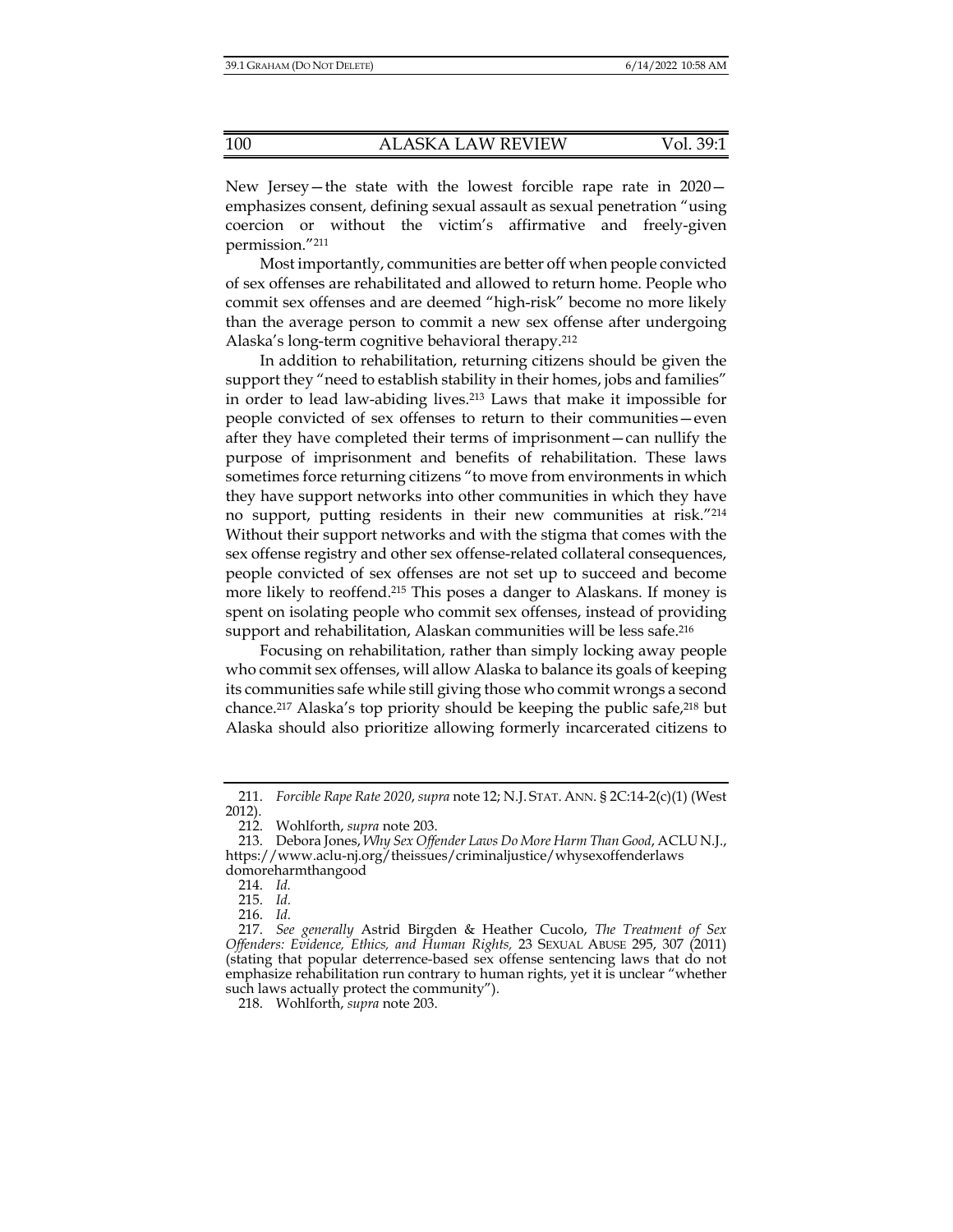return home.219 Emphasizing rehabilitation makes *both* of these goals attainable.220

# **B. The Courts Should Serve As Checks On the Legislature's Unfounded Policies**

Some Alaskans might have concerns with a policy that gives judges the power to sentence outside of presumptive sentencing ranges. After all, while Alaska state legislators are elected through a democratic process, Alaska state judges are appointed and then face uncontested yesno elections.221 It is possible that Alaskans are more comfortable with democratically elected legislators serving as a check on judges, rather than the other way around.222 But these concerns about a democratic policy-making process must be balanced against the reality that policymakers are too often guided by politics, not facts.223

Judges need to serve as a check against legislators because political influences impact policymaking, particularly when it comes to sex offenses and enhanced sentencing. A 2015 study showed that the public supports punitive measures, especially against people who commit sex offenses, resulting in policymakers embracing tough sex crime laws.224 In fact, a study of policymakers across the nation revealed that elected officials' ideas and perceptions about sex crimes are often not based in science.<sup>225</sup> Additionally, heeding public opinion,<sup>226</sup> legislators tend to ignore the evidence that long sentences do not work and rest policy "on nothing more than the notion that a longer sentence will cure everything."227 Legislators fail to consider empirical evidence, instead

 <sup>219.</sup> *Id.*

 <sup>220.</sup> *Id.*

 <sup>221.</sup> *Judicial Selection in Alaska,* BALLOTPEDIA, https://ballotpedia.org/ Judicial\_selection\_in \_Alaska (last visited Jan. 29, 2022).

 <sup>222.</sup> *See* Jeremy Waldron, *The Core of the Case Against Judicial Review*, 115 YALE L.J. 1346, 1349 (2006) ("[D]emocratic ideals are bound to stand in an uneasy relation to any practice that says elected legislatures are to operate only on the sufferance of unelected judges.").

 <sup>223.</sup> *See* Caleb Nelson, *Judicial Review of Legislative Purpose*, 83 N.Y.U. L. REV. 1784, 1881 (2008) (modern courts consider "impermissible motivations" on the part of legislators in their statutory analyses).

 <sup>224.</sup> Lonnie Burton, *Study: Public Misperceptions About Sex Offenders Skew Policy-Making*, PRISON LEGAL NEWS (Apr. 13, 2017), https://www.

prisonlegalnews.org/news/2017/apr/13/study-public-misperceptions-aboutsex-offenders-skew-policy-making/.

 <sup>225.</sup> Michelle Meloy et al., *The Sponsors of Sex Offender Bills Speak Up: Policy Makers' Perceptions of Sex Offenders, Sex Crimes, and Sex Offender Legislation*, 40 CRIM. JUST. & BEHAV. 438, 449 (2013).

 <sup>226.</sup> Burton, *supra* note 224.

 <sup>227.</sup> RACHEL ELISE BARKOW, PRISONERS OF POLITICS: BREAKING THE CYCLE OF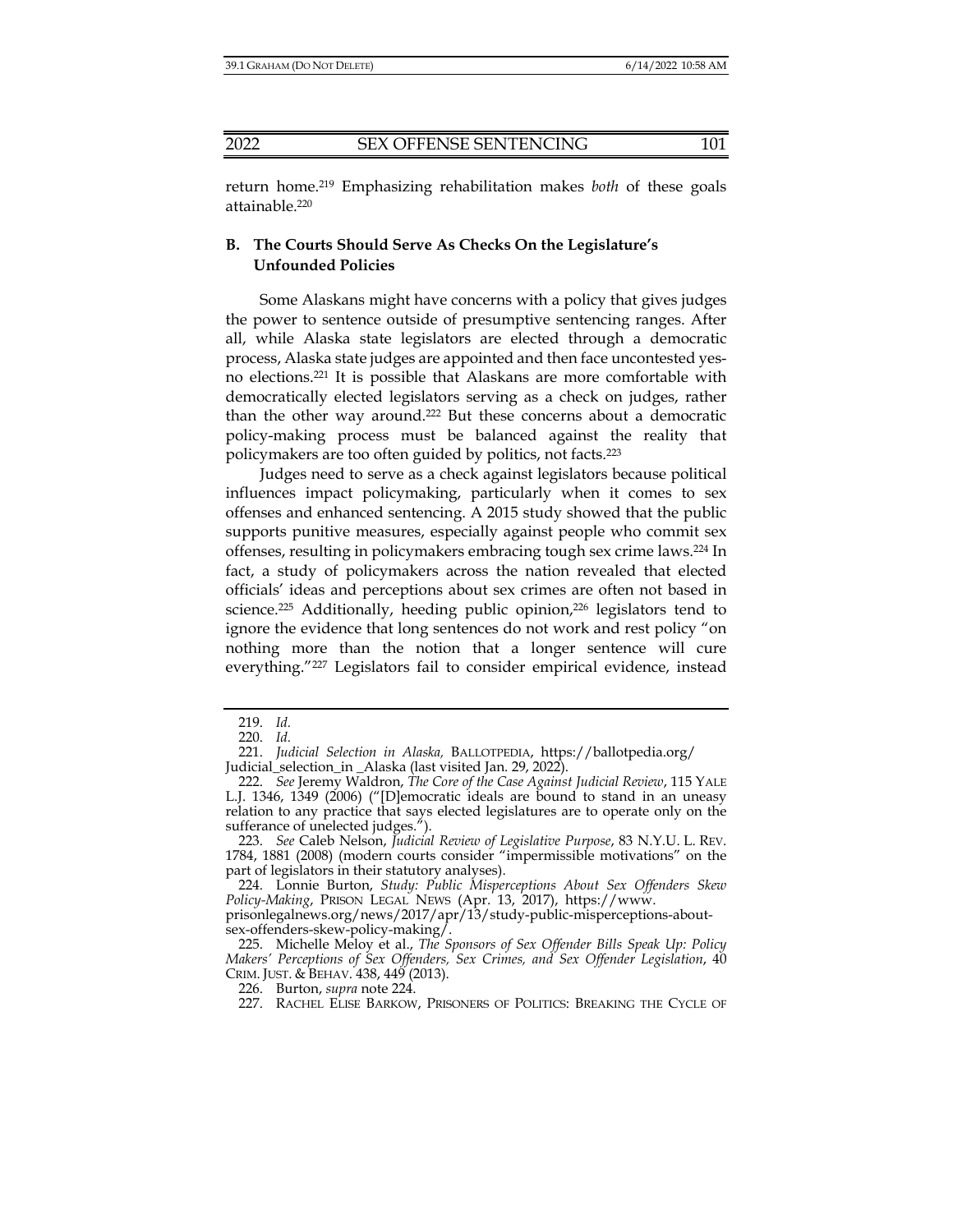focusing on deterrence and incapacitation while ignoring the negative impacts of long sentences.228

Judges can serve as a corrective measure against irrationally long sentences. In most states, however, they are often limited in their discretion to do so by mandatory sentences or sentence ranges.<sup>229</sup> To serve as a model for the nation in creating effective judicial oversight, Alaska could opt to go against this trend.

Sex offense sentencing policy in Alaska serves as a stark example of judges need to serve as a safeguard against unfounded legislative policy. In 2006, Alaska legislators based the implementation of lengthy sex offense presumptive sentencing ranges on the flawed assumptions that people who commit sex offenses are likely to recidivate and difficult to rehabilitate.230 Legislators failed to recognized their faulty assumptions and likely believed they were taking the politically safe route.231 It is in situations like this where judges need to be able to step in and use their discretion to counteract unfounded policy.

Although both judges and legislators face elections and the associated political pressures, judges are more familiar with a defendant's individual situation than legislators, who act prospectively.232 This allows judges to calibrate the punishment to a person's circumstances in a way that legislators never can.233 Thus, a panel of three judges in Alaska should be able to use their discretion and show mercy in all cases where the legislature's assumptions about defendants do not apply to a specific defendant. Judges should more easily be allowed to use their discretion and analyze the specific facts of a defendant's situation in order to mitigate the risks associated with politically motivated policymakers.

MASS INCARCERATION 50 (2019).

 <sup>228.</sup> *Id.* at 49.

 <sup>229.</sup> *Id.* at 54.

 <sup>230.</sup> *See* Collins v. State, 287 P.3d 791, 797 (Alaska Ct. App. 2012) (explaining that legislators based the presumptive sentencing ranges "on the assumption that defendants being sentenced for sex offenses have likely committed many other sex offenses before they were caught"), *superseded by statute*, Crimes; Victims; Child Abuse and Neglect, §§ 1, 22, 23, 2013 Alaska Sess. Laws ch. 43, 2–3, 11–12; *Hearing on H.B. 353*, *supra* note 9 (statement of Rep. Mark Neuman at 1:59:59 PM) (stating that people who commit sex offenses are difficult to rehabilitate).

 <sup>231.</sup> *See* Inimani M. Chettiar & Udi Ofer, *The 'Tough on Crime' Wave Is Finally Cresting*, THE BRENNAN CTR. (Jan. 16, 2018), https://www.brennancenter.org/ourwork/analysis-opinion/tough-crime-wave-finally-cresting ("For decades, politicians competed to see who could push the most draconian criminal justice policies.").

 <sup>232.</sup> Siegler, *supra* note 164 (explaining that the judge is neutral, but the prosecutor is an adversary in the case).

 <sup>233.</sup> *Id.*